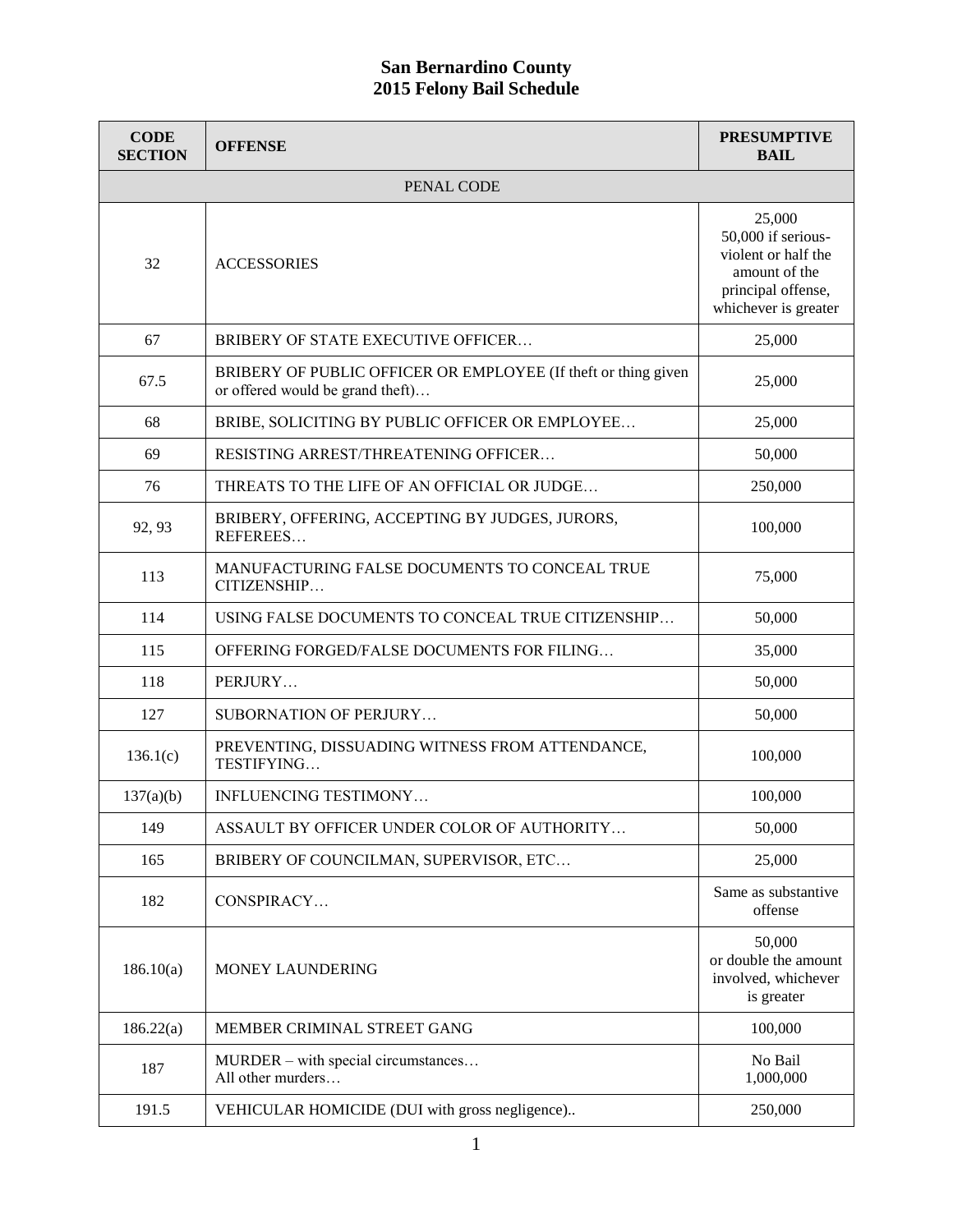| <b>CODE</b><br><b>SECTION</b> | <b>OFFENSE</b>                                                                                                                  | <b>PRESUMPTIVE</b><br><b>BAIL</b> |
|-------------------------------|---------------------------------------------------------------------------------------------------------------------------------|-----------------------------------|
| 192(a)                        | MANSLAUGHTER - Voluntary                                                                                                        | 250,000                           |
| 192(b)                        | MANSLAUGHTER - Involuntary                                                                                                      | 75,000                            |
| 192(c)(1)                     | MANSLAUGHTER – Driving vehicle with gross negligence                                                                            | 100,000                           |
| 192(c)(2)                     | MANSLAUGHTER – Driving vehicle without gross negligence                                                                         | 75,000                            |
| 192(c)(3)                     | VEHICULAR HOMICIDE - (financial gain)                                                                                           | 250,000                           |
| 203                           | MAYHEM                                                                                                                          | 100,000                           |
| 205                           | AGGRAVATED MAYHEM (LIFE)                                                                                                        | 1,000,000                         |
| 207                           | KIDNAPPING                                                                                                                      | 250,000                           |
| See 667.8(a)                  | KIDNAPPING FOR PURPOSE OF FELONY SEXUAL OFFENSE                                                                                 | 500,000                           |
| 207(b)                        | KIDNAPPING VICTIM UNDER 14                                                                                                      | 500,000                           |
| 209(a)                        | KIDNAPPING FOR RANSOM OR EXTORTION                                                                                              | 1,000,000                         |
| 209(b)                        | KIDNAPPING FOR ROBBERY (LIFE)                                                                                                   | 1,000,000                         |
| 209.5                         | KIDNAPPING DURING A CARJACKING                                                                                                  | 1,000,000                         |
| 210.5                         | FALSE IMPRISONMENT - KIDNAP TO EVADE ARREST                                                                                     | 250,000                           |
| 211                           | <b>ROBBERY</b><br>212.5(a)(b) 1 <sup>st</sup> Degree<br>$212.5(c)$ $2^{nd}$ Degree                                              | 200,000<br>100,000                |
| 215                           | CARJACKING                                                                                                                      | 250,000                           |
| See 664                       | ATTEMPTED ROBBERY                                                                                                               | 50,000                            |
| 214                           | TRAIN ROBBERY                                                                                                                   | 100,000                           |
| 217.1                         | ATTEMPT TO KILL SPECIFIED PUBLIC OFFICIALS                                                                                      | 500,000                           |
| 218                           | DERAILING OR WRECKING TRAIN                                                                                                     | 100,000                           |
| 219                           | TRAINWRECKING (LIFE)                                                                                                            | 1,000,000                         |
| 219.1                         | THROWING ROCKS OR MISSILES AT COMMON CARRIER<br>Without injury<br>With injury                                                   | 25,000<br>50,000                  |
| 219.2                         | THROWING OBJECTS OR MISSILES AT TRAIN OR OTHER<br>CONVEYANCE FOR CARRYING PASSENGERS                                            | 25,000                            |
| 220                           | ASSAULT WITH INTENT TO COMMIT MAYHEM, RAPE, SODOMY,<br>ORAL COPULATION, OR ANY VIOLATION OF P.C. SECTION -<br>264.1, 288 OR 289 | Same as Substantive<br>Offense    |
| 222                           | ADMINISTERING DRUGS TO AID FELONY                                                                                               | 25,000                            |
| 236                           | <b>FALSE IMPRISONMENT</b>                                                                                                       | 50,000                            |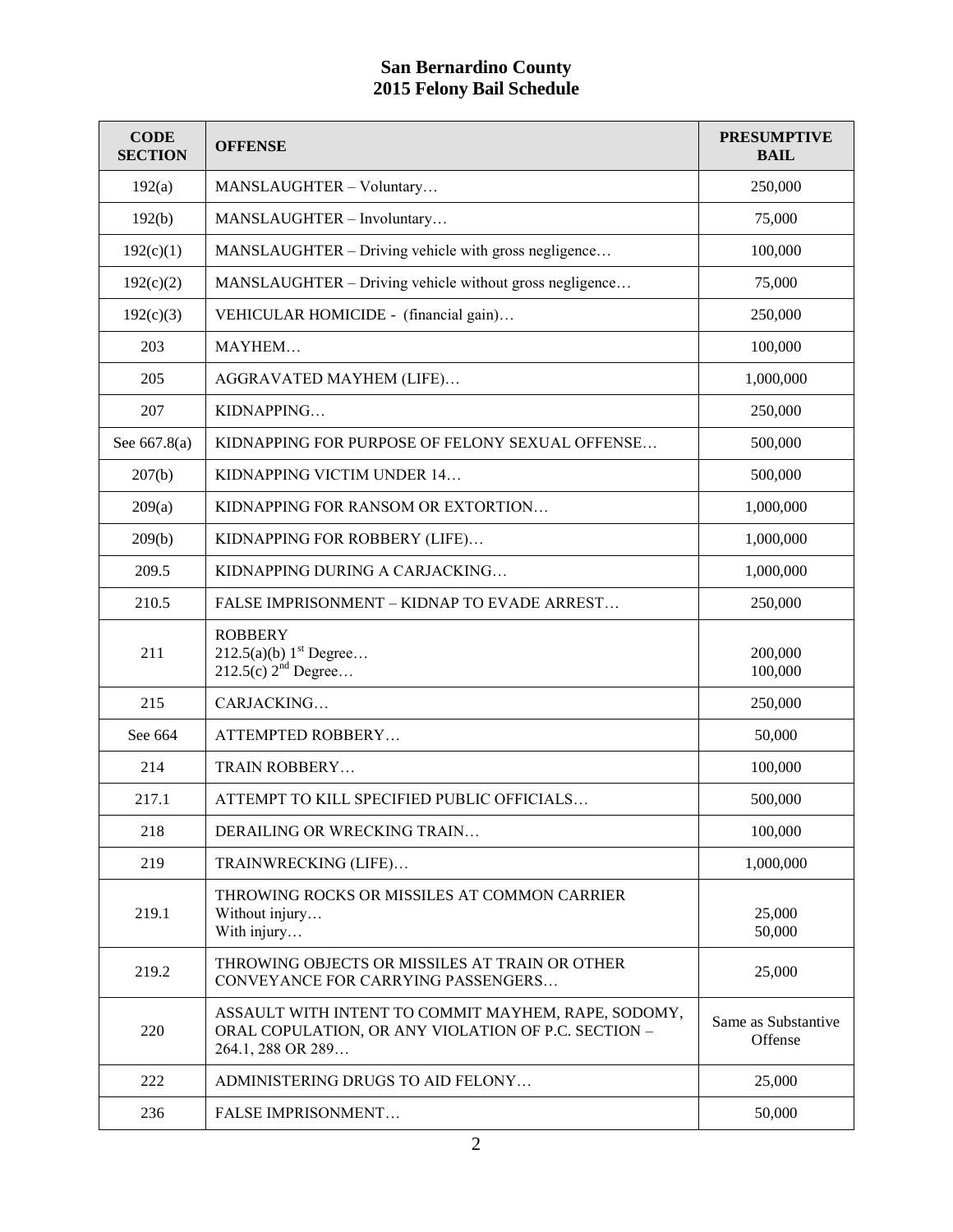| <b>CODE</b><br><b>SECTION</b> | <b>OFFENSE</b>                                                                                                                       | <b>PRESUMPTIVE</b><br><b>BAIL</b> |
|-------------------------------|--------------------------------------------------------------------------------------------------------------------------------------|-----------------------------------|
| 241.1                         | ASSAULT - Upon custodial officer                                                                                                     | 50,000                            |
| 243                           | BATTERY                                                                                                                              |                                   |
|                               | 243(c) Upon a peace officer or fireman with injury                                                                                   | 50,000                            |
|                               | 243(d) With serious bodily injury                                                                                                    | 100,000                           |
| 243.1                         | BATTERY – Upon custodial officer in performance of duties                                                                            | 50,000                            |
| 243.4                         | <b>SEXUAL BATTERY</b>                                                                                                                | 50,000                            |
| 243.9                         | ADULT GASSING                                                                                                                        | 75,000                            |
| 244                           | <b>ASSAULT WITH CHEMICALS</b>                                                                                                        | 100,000                           |
| 245(a)(1)                     | ASSAULT WITH DEADLY WEAPON                                                                                                           | 50,000                            |
| 245(a)(2)                     | <b>ASSAULT WITH A FIREARM</b>                                                                                                        | 50,000                            |
| 245(a)(3)                     | ASSAULT WITH A MACHINEGUN                                                                                                            | 250,000                           |
| 245(a)(4)                     | ASSAULT BY MEANS OF FORCE LIKELY TO PRODUCE GREAT<br><b>BODILY INJURY</b>                                                            | 50,000                            |
| 245(c)                        | ASSAULT WITH DEADLY WEAPON OTHER THAN A FIREARM OR<br>FORCE LIKELY TO PRODUCE GREAT BODILY INJURY UPON A<br>PEACE OFFICER OR FIREMAN | 50,000                            |
| 245(d)(1)                     | ASSAULT WITH A FIREARM UPON A PEACE OFFICER OR<br>FIREMAN                                                                            | 250,000                           |
| 245(d)(2)                     | ASSAULT WITH A SEMIAUTOMATIC UPON A PEACE<br>OFFICER/FIREMAN                                                                         | 250,000                           |
| 246                           | SHOOTING AT INHABITED DWELLING, BUILDING, OCCUPIED<br><b>MOTOR VEHICLE</b>                                                           | 250,000                           |
| 246.3                         | DISCHARGE OF FIREARM - GROSS NEGLIGENCE                                                                                              | 50,000                            |
| 261                           | RAPE                                                                                                                                 | 250,000                           |
| 261.5                         | UNLAWFUL SEXUAL INTERCOURSE WITH PERSON UNDER 18                                                                                     | 25,000                            |
| 262                           | <b>SPOUSAL RAPE</b>                                                                                                                  | 250,000                           |
| 264.1                         | RAPE IN CONCERT WITH FORCE & VIOLENCE                                                                                                | 250,000                           |
| 266(h)                        | PIMPING<br>If minor                                                                                                                  | 100,000<br>150,000                |
| 266(i)                        | PANDERING<br>If minor                                                                                                                | 100,000<br>150,000                |
| 273a(a)                       | WILLFUL HARM OR INJURY TO CHILD LIKELY TO PRODUCE<br>G.B.I. OR DEATH                                                                 | 100,000                           |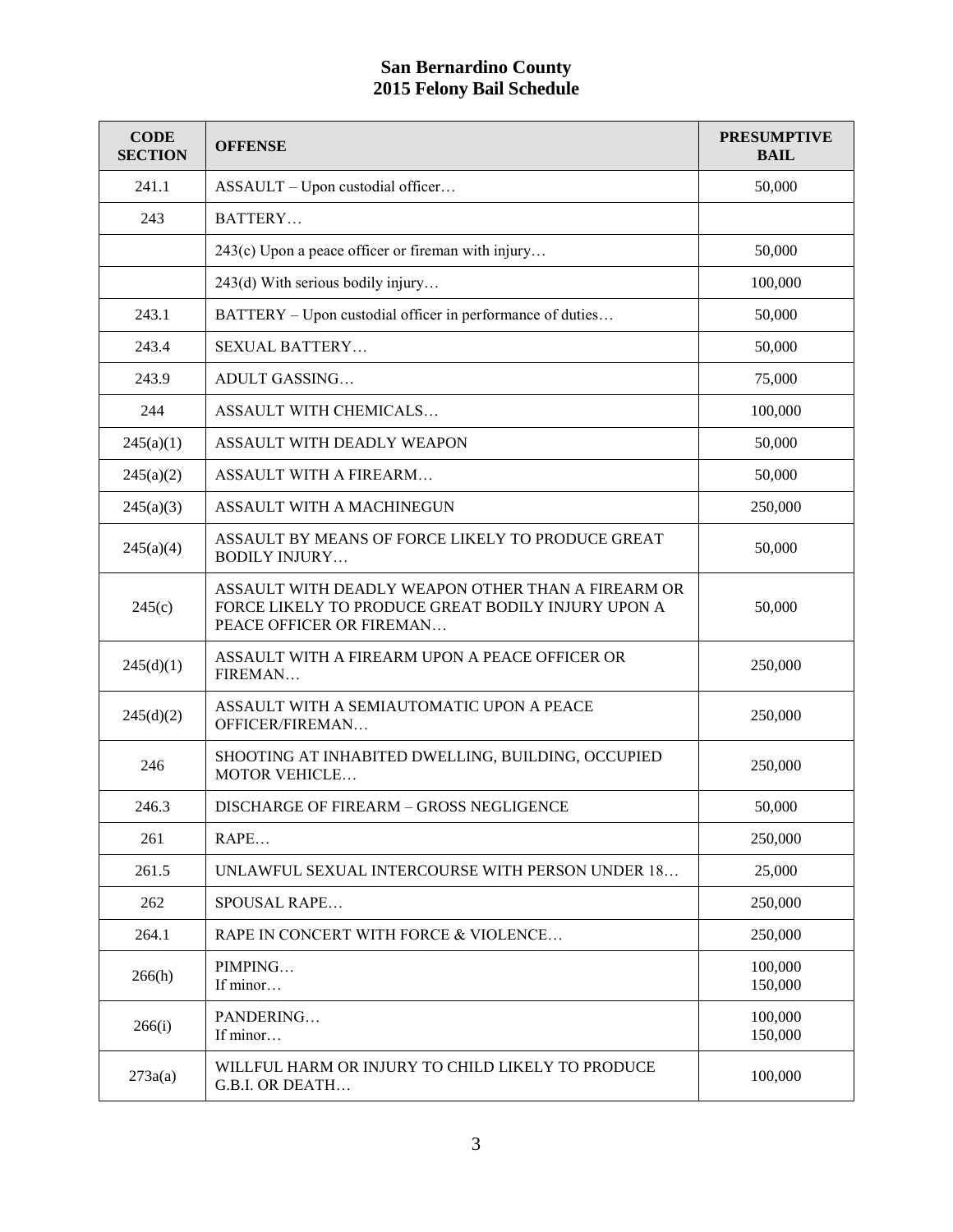| <b>CODE</b><br><b>SECTION</b> | <b>OFFENSE</b>                                                                                                            | <b>PRESUMPTIVE</b><br><b>BAIL</b> |
|-------------------------------|---------------------------------------------------------------------------------------------------------------------------|-----------------------------------|
| 273d(a)                       | CORPORAL PUNISHMENT OR INJURY OF CHILD                                                                                    | 50,000                            |
| 273.5                         | CORPORAL INJURY OF SPOUSE, COHABITANT, OR MOTHER OR<br><b>FATHER OF HIS OR HER CHILD</b><br>With PC Section 273.5e Priors | 50,000<br>100,000                 |
| 278                           | CHILD STEALING                                                                                                            | 50,000                            |
| 285                           | INCEST                                                                                                                    | 50,000                            |
| 286                           | SODOMY                                                                                                                    | 250,000                           |
| 286(b)(1)                     | If victim under 18                                                                                                        | 50,000                            |
| 286(b)(2)                     | If victim under 16 and defendant over 21                                                                                  | 75,000                            |
| 286(c)(1)                     | If victim under 14 and defendant more than 10 years older than victim                                                     | 100,000                           |
| 286(c)(2)                     | If defendant compelled another by force, duress or threats of great bodily<br>injury                                      | 250,000                           |
| 286(d)                        | SODOMY – If in concert with force and violence                                                                            | 250,000                           |
| 286(e)                        | If committed in S.P. or C.J                                                                                               | 50,000                            |
| 286(f)                        | If victim unconscious of nature of act                                                                                    | 50,000                            |
| 288(a)                        | LEWD ACT WITH CHILD UNDER 14 YEARS                                                                                        | 250,000                           |
| 288(b)                        | LEWD ACT WITH CHILD UNDER 14 YEARS WITH FORCE                                                                             | 500,000                           |
| 288a.                         | ORAL COPULATION                                                                                                           |                                   |
| 288a.(b)(1)                   | If victim under 18                                                                                                        | 50,000                            |
| 288a.(b)(2)                   | ORAL COPULATION – If victim under 16 and defendant under 21                                                               | 100,000                           |
| 288a(c)                       | ORAL COPULATION - If victim under 14 and defendant more than 10<br>years older than victim                                | 150,000                           |
| 288a(c)(2)                    | If defendant compelled another to participate by force, duress or threats of<br>great bodily injury                       | 150,000                           |
| 288a.(d)                      | ORAL COPULATION – If in concert with force and violence                                                                   | 250,000                           |
| 288a(e)                       | If committed in S.P. or C.J.                                                                                              | 50,000                            |
| 288a(f)                       | If victim unconscious of nature of act                                                                                    | 100,000                           |
| 288.5                         | Continuous Sexual Abuse of a Child                                                                                        | 350,000                           |
| 289                           | PENETRATION BY FOREIGN OBJECT                                                                                             | 100,000                           |
| 290(2)                        | <b>FAIL TO REGISTER</b>                                                                                                   | 50,000                            |
| 311.1                         | DISTRIBUTING CHILD PORNOGRAPHY                                                                                            | 25,000                            |
| 311.2(b)                      | BRINGING CHILD PORNOGRAPHY INTO STATE FOR SALE                                                                            | 50,000                            |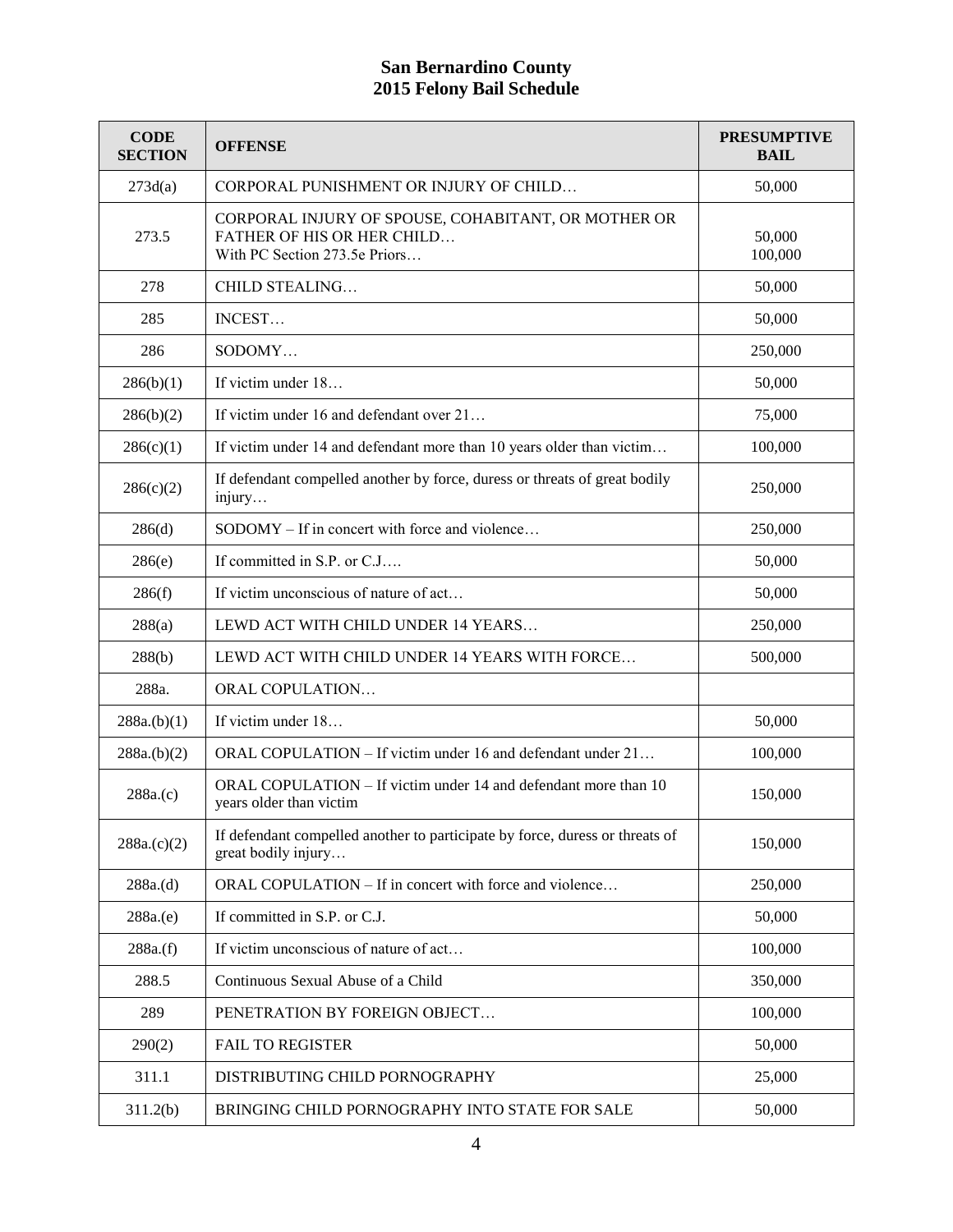| <b>CODE</b><br><b>SECTION</b> | <b>OFFENSE</b>                                                                                  | <b>PRESUMPTIVE</b><br><b>BAIL</b>                    |
|-------------------------------|-------------------------------------------------------------------------------------------------|------------------------------------------------------|
| 311.3                         | SEXUAL EXPLOITATION OF CHILD With Prior                                                         | 100,000                                              |
| 311.4                         | USE OF MINOR FOR RECORDING SEXUAL ACTS With Prior                                               | 100,000                                              |
| 314.4                         | <b>INDECENT EXPOSURE</b><br>With prior conviction of P.C.288 or 314(I)                          | 25,000                                               |
| 337A                          | BOOKMAKING                                                                                      | 25,000                                               |
| 368                           | <b>ELDER ABUSE</b>                                                                              | 50,000<br>or amount of loss,<br>whichever is greater |
| 405(b)                        | LYNCHING                                                                                        | 100,000                                              |
| 422                           | THREATS TO COMMIT CRIME OR GREAT BODILY INJURY                                                  | 50,000                                               |
| 422.7                         | INTERFERENCE WITH CIVIL RIGHTS                                                                  | 50,000                                               |
| 424                           | EMBEZZLEMENT OR FALSIFICATION OF ACCOUNTS BY PUBLIC<br>OFFICERS                                 | 50,000<br>or amount stolen,<br>whichever is greater  |
| 451(a)                        | ARSON CAUSING GREAT BODILY INJURY                                                               | 250,000                                              |
| 451(b)                        | ARSON, INHABITED STRUCTURE                                                                      | 250,000                                              |
| 451(c)                        | ARSON, STRUCTURE OR FOREST LAND                                                                 | 100,000                                              |
| 451(d)                        | ARSON, OTHER PROPERTY                                                                           | 50,000                                               |
| 452(a)                        | RECKLESSLY CAUSING FIRE WITH GREAT BODILY INJURY                                                | 50,000                                               |
| 452(b)                        | RECKLESSLY CAUSING FIRE, INHABITED STRUCTURE                                                    | 25,000                                               |
| 452(c)                        | RECKLESSLY CAUSING FIRE, STRUCTURE OR FOREST LAND                                               | 25,000                                               |
| 453(a)                        | EXPLOSIVES, FLAMMABLE MATTER, POSSESSION                                                        | 50,000                                               |
| 453(b)                        | FIREBOMB, POSSESSION, MANUFACTURE, DISPOSAL                                                     | 50,000                                               |
| 454                           | ARSON DURING STATE OF EMERGENCY                                                                 | 150,000                                              |
| 459                           | <b>BURGLARY</b><br>Residential<br>$1st$ degree person present<br>All others                     | 75,000<br>125,000<br>25,000                          |
| 463                           | LOOTING                                                                                         | 50,000                                               |
| 464                           | <b>BURGLARY WITH EXPLOSIVES</b>                                                                 | 50,000                                               |
| 470                           | FORGERY, INTENT; DOCUMENTS OF VALUE; COUNTERFEITING<br>SEAL; UTTERING; FLASIFICATION OF RECORDS | 25,000                                               |
| 470a                          | FORGERY OR COUNTERFEITING DRIVER'S LICENSE OR I.D.<br>CARD                                      | 25,000                                               |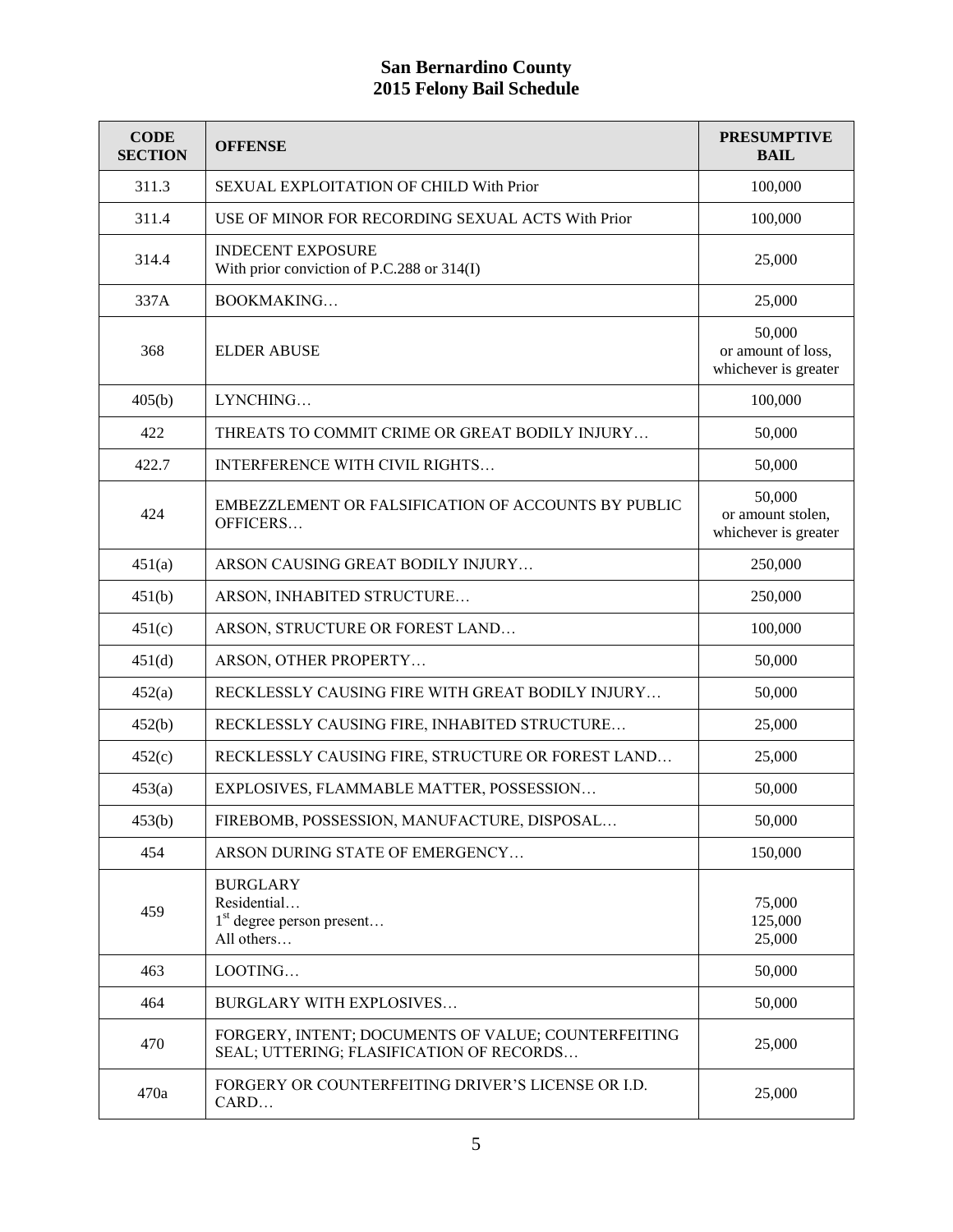| <b>CODE</b><br><b>SECTION</b> | <b>OFFENSE</b>                                                                                                                                                                                  | <b>PRESUMPTIVE</b><br><b>BAIL</b>                     |
|-------------------------------|-------------------------------------------------------------------------------------------------------------------------------------------------------------------------------------------------|-------------------------------------------------------|
| 470b                          | DISPLAYING OR POSSESSING FORGED DRIVER'S LICENSE OR<br>I.D. CARD WITH INTENT TO ACCOMPLISH A FORGERY                                                                                            | 25,000                                                |
| 471                           | FORGERY, FALSE ENTRIES IN RECORDS RETURNS                                                                                                                                                       | 25,000                                                |
| 472                           | FORGERY OR COUNTERFEITING OR SEALS; POSSESSION AND<br>CONCEALMENT                                                                                                                               | 25,000                                                |
| 475                           | FORGED BILLS OR NOTES, POSSESSION OR RECEIPT                                                                                                                                                    | 25,000                                                |
| 475a.                         | FORGED CHECKS OR WARRANTS, POSSESSION                                                                                                                                                           | 25,000                                                |
| 476                           | FICTITIOUS CHECKS, MAKING, UTTERING                                                                                                                                                             | 25,000                                                |
| 476a.                         | CHECKS N.S.F                                                                                                                                                                                    | 25,000                                                |
| 477,479,480                   | COUNTERFEITING OF COIN                                                                                                                                                                          | 25,000                                                |
| 484b                          | THEFT, DIVERSION OF MONEY RECEIVED FOR SERVICES<br>LABOR, MATERIAL, ETC. - If amount diverted exceeds \$1,000                                                                                   | 25,000                                                |
| 484c                          | EMBEZZLEMENT OF FUNDS FOR CONSTRUCTION                                                                                                                                                          | 50,000                                                |
| 484e.(d)                      | CREDIT CARDS, 4 OR MORE ACQUIRED IN VIOLATION OF P.C.<br>484(e) IN 12 MONTH PERIOD                                                                                                              | 25,000                                                |
| 484f(a)                       | CREDIT CARD, MAKE CARD PURPORTING TO BE                                                                                                                                                         | 25,000                                                |
| 484f.(b)                      | CREDIT CARD, SIGN FALSE NAME                                                                                                                                                                    | 25,000                                                |
| 484g.                         | CREDIT CARD OBTAINED IN VIOLATION OF P.C. 484(e) OR<br>FORGED CARD; USED FOR OBTAINING ANYTHING OF VALUE -<br>If value of goods, etc., received exceeds \$400 in consecutive 6-month<br>period. | 25,000                                                |
| 484h.(a)                      | CREDIT CARD, FRAUDULENT - MERCHANT FURNISHING GOODS<br>WITH KNOWLEDGE OF - If payment received exceeds \$400 in<br>consecutive 6-month period                                                   | 25,000                                                |
| 484h(b)                       | CREDIT CARD ISSUER - MERCHANT FRAUDULENTLY<br>RECEIVING PAYMENT FROM – If payment received for goods, etc., not<br>furnished goods exceeds \$400 in consecutive 6-month period                  | 25,000                                                |
| 484i(b)                       | CREDIT CARD EQUIPMENT, POSSESSION WITHOUT CONSENT OF<br>ISSUER                                                                                                                                  | 25,000                                                |
| 487                           | <b>GRAND THEFT</b>                                                                                                                                                                              | 50,000<br>Or amount of theft,<br>whichever is greater |
| 487(c)                        | <b>GRAND THEFT PERSON</b>                                                                                                                                                                       | 50,000                                                |
| 487(d)(1)                     | THEFT OF MOTOR VEHICLE<br>When there is evidence of a chop shop operation                                                                                                                       | 50,000<br>50,000                                      |
| 487(d)(2)                     | <b>GRAND THEFT - FIREARM</b>                                                                                                                                                                    | 50,000                                                |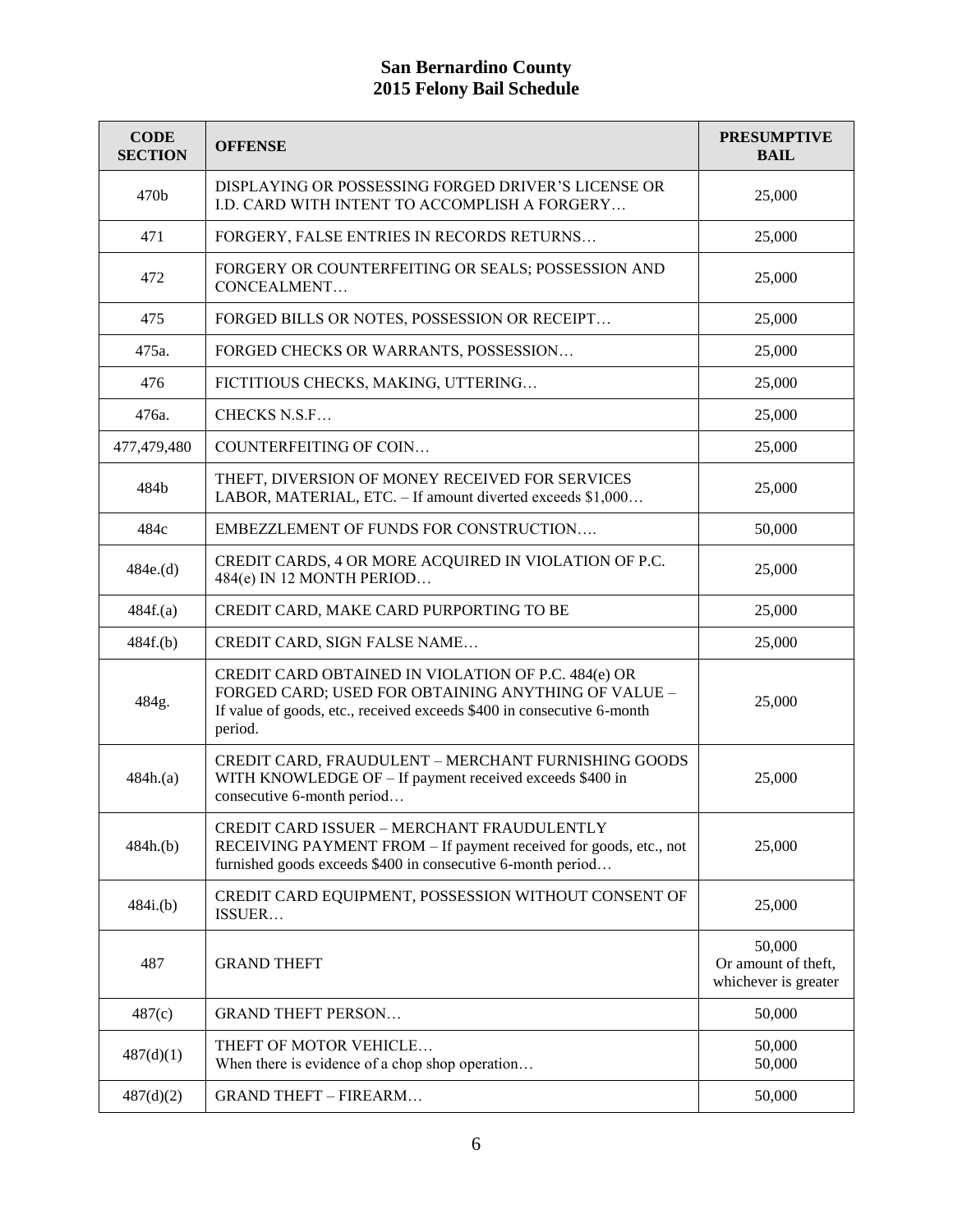| <b>CODE</b><br><b>SECTION</b> | <b>OFFENSE</b>                                                                                             | <b>PRESUMPTIVE</b><br><b>BAIL</b>                       |
|-------------------------------|------------------------------------------------------------------------------------------------------------|---------------------------------------------------------|
| 496                           | RECEIVING STOLEN PROPERTY IF VALUE MORE THAN \$400                                                         | 25,000<br>Or amount received,<br>whichever is higher    |
|                               | $Property = Gun$                                                                                           | 50,000                                                  |
| 496d(a)                       | RECEIVING STOLEN PROPERTY<br>$Property = Motor V_{\text{chicles}}$                                         | 50,000<br>or the value stolen,<br>whichever is greater. |
| 497                           | STOLEN PROPERTY, BRINGING INTO STATE                                                                       | 25,000<br>or amount stolen,<br>whichever is higher      |
| 498(d)                        | UTILITY THEFT OVER \$400.00                                                                                | 25,000                                                  |
| 502                           | <b>COMPUTER FRAUD</b>                                                                                      | 25,000<br>or amount stolen,<br>whichever is higher      |
| 503                           | <b>EMBEZZLEMENT</b>                                                                                        | 50,000<br>or amount stolen,<br>whichever is higher      |
| 504                           | EMBEZZLEMENT, MISAPPROPRIATION BY PUBLIC OFFICERS - or<br>amount stolen, whichever is higher               | 50,000<br>or amount stolen,<br>whichever is higher      |
| 504a.                         | EMBEZZLEMENT, DISPOSAL OF PERSONAL PROPERTY UNDER<br>LEASE OR LIEN – or amount stolen, whichever is higher | 25,000<br>or amount stolen,<br>whichever is higher      |
| 504b.                         | EMBEZZLEMENT OF PROCEEDS OF SALE OF SECURED<br>PROPERTY – or amount stolen, whichever is higher            | 25,000<br>or amount stolen,<br>whichever is higher      |
| 505                           | EMBEZZLEMENT BY CARRIER OR INDIVIDUAL TRANSPORTING<br>PROPERTY FOR HIRE                                    | 25,000<br>or amount stolen,<br>whichever is higher      |
| 506                           | EMBEZZLEMENT, MISAPPROPRIATION BY TRUSTEE,<br><b>CONTRACTOR</b>                                            | 25,000<br>or amount stolen,<br>whichever is higher      |
| 507                           | <b>EMBEZZLEMENT BY BAILEE</b>                                                                              | 25,000<br>or amount stolen,<br>whichever is higher      |
| 508                           | EMBEZZLEMENT BY A CLERK, SERVANT or amount stolen                                                          | 25,000<br>or amount stolen,<br>whichever is higher      |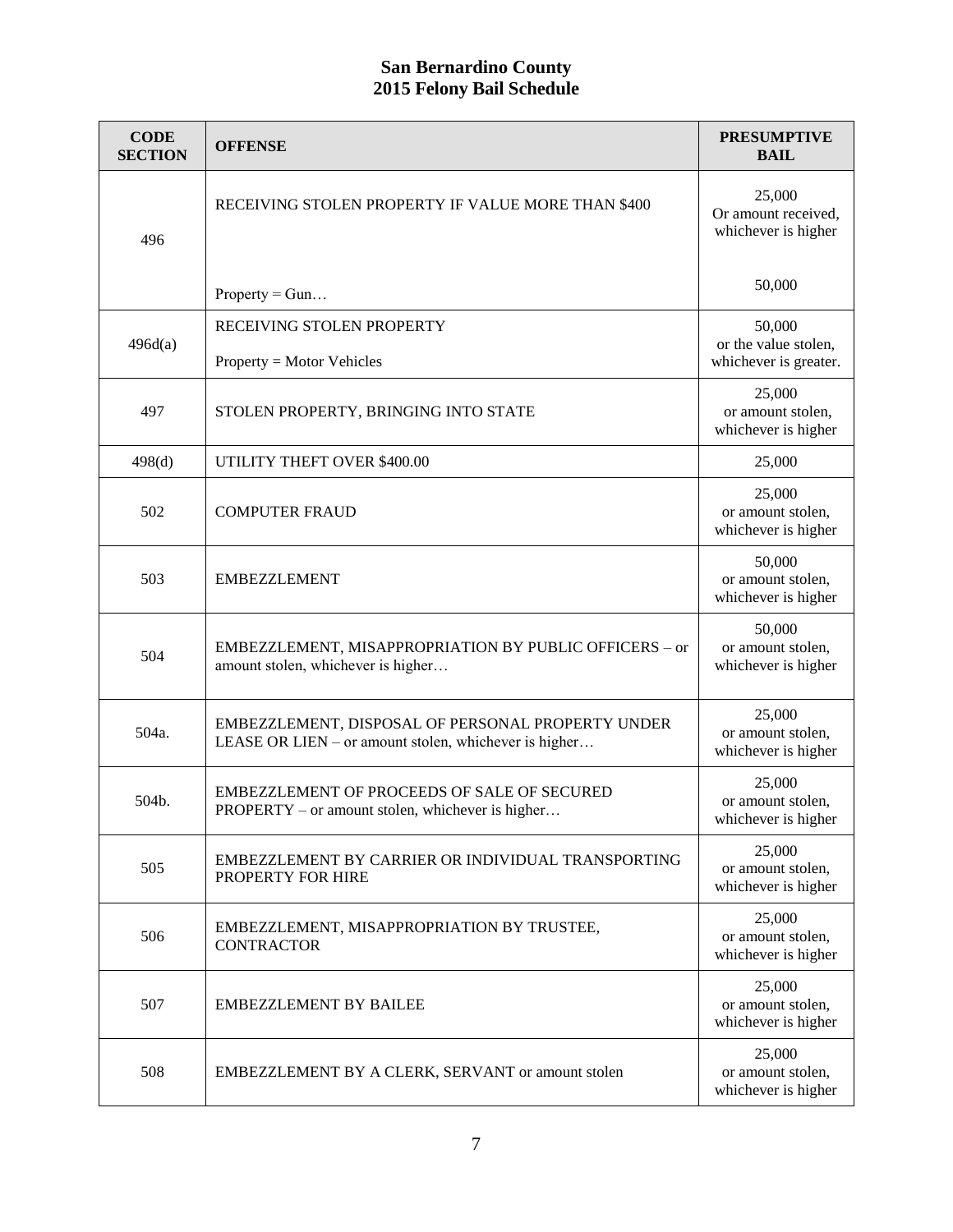| <b>CODE</b><br><b>SECTION</b> | <b>OFFENSE</b>                                                          | <b>PRESUMPTIVE</b><br><b>BAIL</b>                  |
|-------------------------------|-------------------------------------------------------------------------|----------------------------------------------------|
| 514                           | EMBEZZLEMENT OR DEFALCATION OF PUBLIC FUNDS                             | 25,000<br>or amount stolen,<br>whichever is higher |
| 518, 519                      | EXTORTION, NOT AMOUNTING TO ROBBERY                                     | 35,000                                             |
| 522                           | EXTORTION, OBTAINING SIGNATURE BY THREATS                               | 50,000                                             |
| 523                           | EXTORTION, THREATENING LETTERS                                          | 35,000                                             |
| 529                           | <b>FALSE PERSONATION OF ANOTHER</b>                                     | 50,000                                             |
| 530                           | <b>FALSE PERSONATION - OBTAINING MONEY</b>                              | 50,000<br>or amount stolen,<br>whichever is higher |
| 530.5                         | <b>IDENTITY THEFT</b>                                                   | 50,000<br>or amount stolen,<br>whichever is higher |
| 532                           | <b>FALSE PRETENSES</b>                                                  | 25,000                                             |
| 548                           | DEFRAUDING INSURER – or amount taken, whichever is greater              | 25,000<br>or amount stolen,<br>whichever is higher |
| 550                           | <b>INSURANCE FRAUD</b>                                                  | 25,000<br>or amount taken,<br>whichever is greater |
| 594(b)                        | <b>VANDALISM</b><br>If damage over \$10,000                             | 25,000<br>50,000                                   |
| 594.3                         | CHURCH VANDALISM                                                        | 50,000                                             |
| 597                           | MAIMING, MUTILATING, TORTURING, WOUNDING OR KILLING<br><b>AN ANIMAL</b> | 50,000                                             |
| 626.9                         | FIREARMS AT A SCHOOL.                                                   | 25,000                                             |
| 626.9a                        | LOADED WEAPON AT A SCHOOL                                               | 25,000                                             |
| 626.9d                        | DISCHARGING A WEAPON AT A SCHOOL                                        | 50,000                                             |
| 626.9h                        | <b>LOADED FIREARM AT A UNIVERSITY</b>                                   | 25,000                                             |
| 626.9i                        | POSSESSION OF FIREARM AT A UNIVERSITY                                   | 25,000                                             |
| 626.10                        | ANY WEAPON AT A SCHOOL                                                  | 25,000                                             |
| $646.9(a-c)*$                 | STALKING                                                                | 150,000                                            |
| 653f(b)                       | <b>SOLICIT MURDER</b>                                                   | 1,000,000                                          |
| 653f(c)                       | <b>SOLICIT RAPE, ETC</b>                                                | 250,000                                            |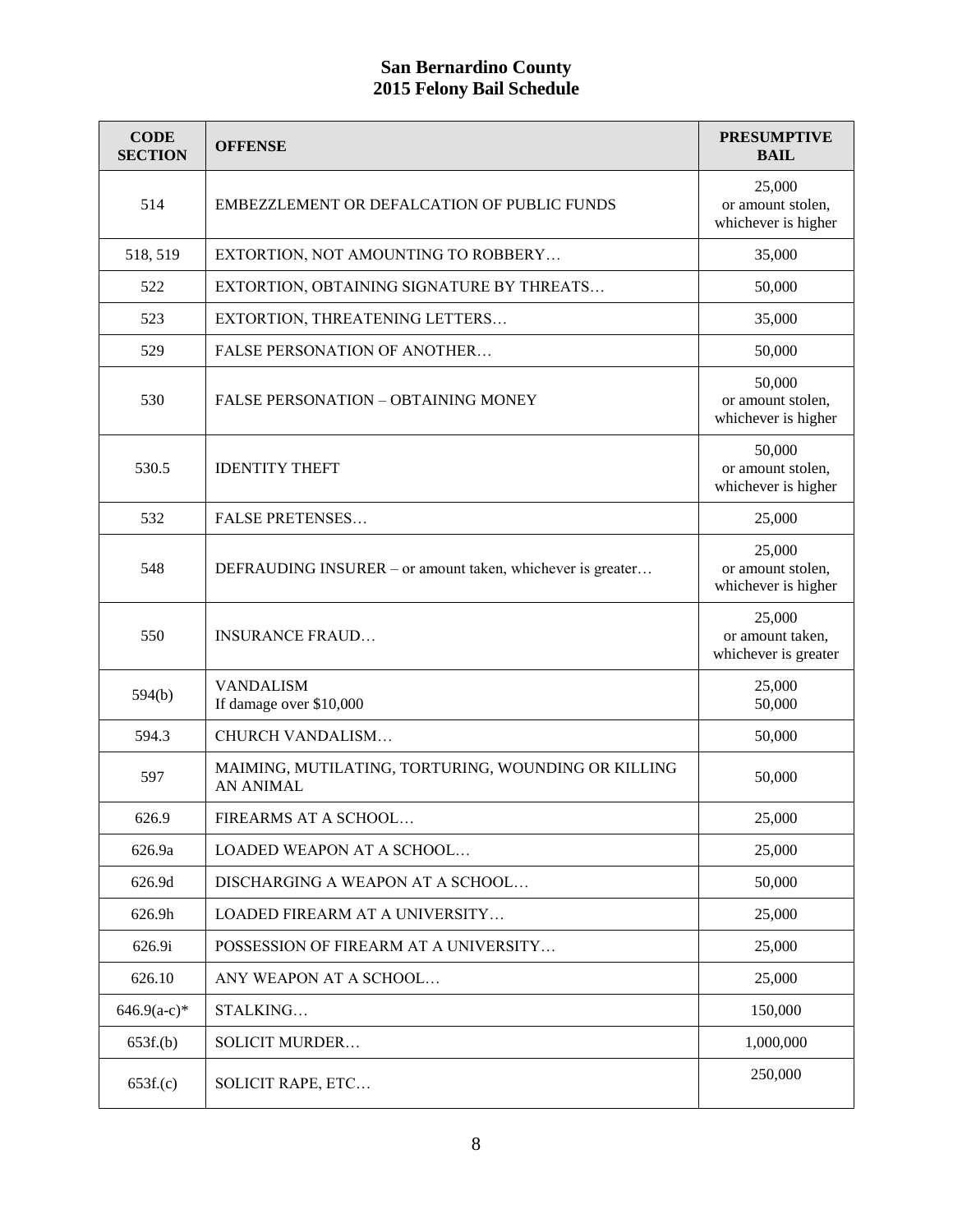| <b>CODE</b><br><b>SECTION</b> | <b>OFFENSE</b>                                                                                                                                                                               | <b>PRESUMPTIVE</b><br><b>BAIL</b>                                      |
|-------------------------------|----------------------------------------------------------------------------------------------------------------------------------------------------------------------------------------------|------------------------------------------------------------------------|
| 653w(a)                       | FAILURE TO DISCLOSE ORIGIN OF RECORDING OR<br><b>AUDIOVISUAL WORK</b>                                                                                                                        | 25,000                                                                 |
| 664                           | ATTEMPT                                                                                                                                                                                      |                                                                        |
| 664(a)                        | COMPLETED CRIME PUNISHABLE BY S.P. except for attempted<br>murder, attempted robbery, capital and life cases                                                                                 | 25,000 or 1/2 of<br><b>Substantive Offense</b><br>whichever is greater |
| 664/187                       | ATTEMPTED MURDER                                                                                                                                                                             | 1,000,000                                                              |
| 666                           | PETTY THEFT WITH PRIOR CONVICTION FOR PETTY THEFT ON<br>WHICH TIME WAS SERVED                                                                                                                | 50,000                                                                 |
| 1320(b)                       | FAIL TO APPEAR ON FELONY O.R.<br>If serious or violent felony                                                                                                                                | 50,000<br>100,000                                                      |
| 4501                          | ASSAULT WITH DEADLY WEAPON BY PRISON INMATE                                                                                                                                                  | 50,000                                                                 |
| 4501.5                        | BATTERY ON NON-INMATE BY PRISON INMATE                                                                                                                                                       | 50,000                                                                 |
| 4502                          | POSSESSION OF DEADLY WEAPON BY PRISON INMATE                                                                                                                                                 | 50,000                                                                 |
| 4503                          | HOLDING OF HOSTAGES BY PRISON INMATE                                                                                                                                                         | 100,000                                                                |
| 4530(a)                       | ESCAPE, ATTEMPTED ESCAPE FROM PRISON WITH FORCE OR<br>VIOLENCE                                                                                                                               | Not Bailable                                                           |
| 4530(b)                       | ESCAPE, ATTEMPTED ESCAPE FROM PRISON WITHOUT FORCE<br>OR VIOLENCE                                                                                                                            | Not Bailable                                                           |
| 4532(a)                       | ESCAPE, ATTEMPTED ESCAPE BY MISDEMEANANT, INEBRIATE,<br>OR PERSON ON WORK FURLOUGH FROM JAIL, INDUSTRIAL<br>FARM, ETC.<br>(Convicted)<br>(Not Convicted) plus bail amount on original charge | Not Bailable<br>100,000                                                |
| 4532(b)                       | ESCAPE, ATTEMPTED ESCAPE BY FELON FROM JAIL,<br>INDUSTRIAL FARM, ETC.<br>(Convicted)<br>(Not Convicted) plus bail amount on original charge                                                  | Not Bailable<br>100,000                                                |
| 4573                          | BRINGING CONTROLLED SUBSTANCES INTO JAIL                                                                                                                                                     | 25,000                                                                 |
| 4574                          | SMUGGLING WEAPON INTO JAIL OR PRISON                                                                                                                                                         | 50,000                                                                 |
| 16590                         | DANGEROUS WEAPONS, MANUFACTURE, SALE, POSSESSION;<br>CARRYING EXPLOSIVE OR CONCEALED DIRK OR DAGGER                                                                                          | 25,000                                                                 |
| 18725                         | CARRYING OR PLACING EXPLOSIVE ON COMMON CARRIER                                                                                                                                              | 500,000                                                                |
| 18715                         | POSSESSION OF DESTRUCTIVE DEVICES OR EXPLOSIVES IN<br>PUBLIC PLACE                                                                                                                           | 500,000                                                                |
| 18740                         | POSSESSION OF EXPLODING OR DESTRUCTIVE DEVICE OR<br>EXPLOSIVE WITH INTENT TO INJURE                                                                                                          | 1,000,000                                                              |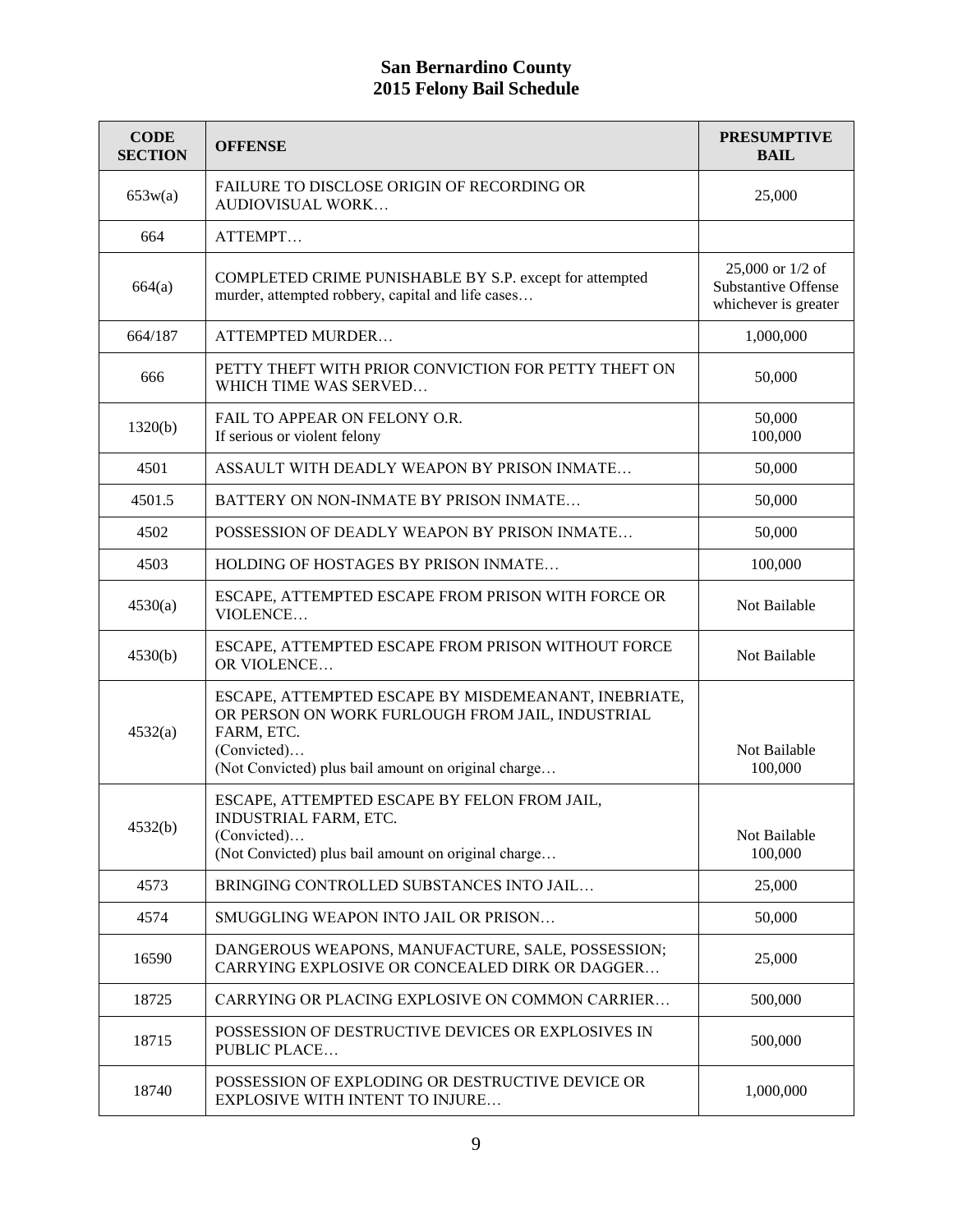| <b>CODE</b><br><b>SECTION</b> | <b>OFFENSE</b>                                                                                                                       | <b>PRESUMPTIVE</b><br><b>BAIL</b> |
|-------------------------------|--------------------------------------------------------------------------------------------------------------------------------------|-----------------------------------|
| 18745                         | EXPLODING DESTRUCTIVE DEVICE OR EXPLOSIVE WITH<br><b>INTENT TO MURDER</b>                                                            | 1,000,000                         |
| 18750                         | UNLAWFUL EXPLOSION CAUSING BODILY INJURY                                                                                             | 500,000                           |
| 18720                         | POSSESSION OF MATERIALS WITH INTENT TO MAKE<br>DESTRUCTIVE DEVICE OR EXPLOSIVE                                                       | 150,000                           |
| 18715<br>(12303.2)            | POSSESSION OF DESTRUCTIVE DEVICES OR EXPLOSIVES IN<br>PUBLIC PLACE                                                                   | 500,000                           |
| 18720<br>(12312)              | POSSESSION OF MATERIALS WITH INTENT TO MAKE<br>DESTRUCTIVE DEVICE OR EXPLOSIVE                                                       | 150,000                           |
| 18725<br>(12303.1)            | CARRYING OR PLACING EXPLOSIVE ON COMMON CARRIER                                                                                      | 500,000                           |
| 18740<br>(12303.3)            | POSSESSION OF EXPLODING OR DESTRUCTIVE DEVICE OR<br><b>EXPLOSIVE WITH INTENT TO INJURE</b>                                           | 1,000,000                         |
| 18745<br>(12308)              | EXPLODING DESTRUCTIVE DEVICE OR EXPLOSIVE WITH<br><b>INTENT TO MURDER</b>                                                            | 1,000,000                         |
| 18750<br>(12309)              | UNLAWFUL EXPLOSION CAUSING BODILY INJURY                                                                                             | 500,000                           |
| 25400(c)<br>(12025(b)(1))     | CONCEALED WEAPON ON PERSON OR IN VEHICLE WITHOUT<br>LICENSE WITH PRIOR FELONY CONVICTION OR PRIOR<br>VIOLATION OF DEADLY WEAPONS ACT | 50,000                            |
| 25400(c)(5)<br>(12025(b)(5))  | CONCEALED WEAPON ON PERSON WITH PRIOR CONVICTION OF<br>CRIMES AGAINST PERSON, PROPERTY OR INVOLVING DRUGS                            | 25,000                            |
| 26100(c)<br>(12034(c))        | PERSONALLY SHOOTING FROM MOTOR VEHICLE                                                                                               | 250,000                           |
| 27590(d)<br>(12072(g)(4))     | TRANSFER OF FIREARM                                                                                                                  | 25,000                            |
| 29800<br>(12021(a))           | CONCEALABLE FIREARMS, OWNERSHIP OR POSSESSION BY<br>FELON, ADDICT                                                                    | 50,000                            |
| 29805<br>(12021(c)(1))        | POSSESSION OF A FIREARM BY A PROHIBITED PERSON                                                                                       | 50,000                            |
| 30305(a)<br>(12316(b))        | UNLAWFUL POSSESSION OF AMMUNITION                                                                                                    | 35,000                            |
| 31360<br>(12370)              | FELON WITH BODY ARMOR                                                                                                                | 100,000                           |
| <b>VEHICLE CODE OFFENSE</b>   |                                                                                                                                      |                                   |
| 2800.2                        | ATTEMPTING TO EVADE PEACE OFFICER WHILE DRIVING<br>RECKLESSLY                                                                        | 100,000                           |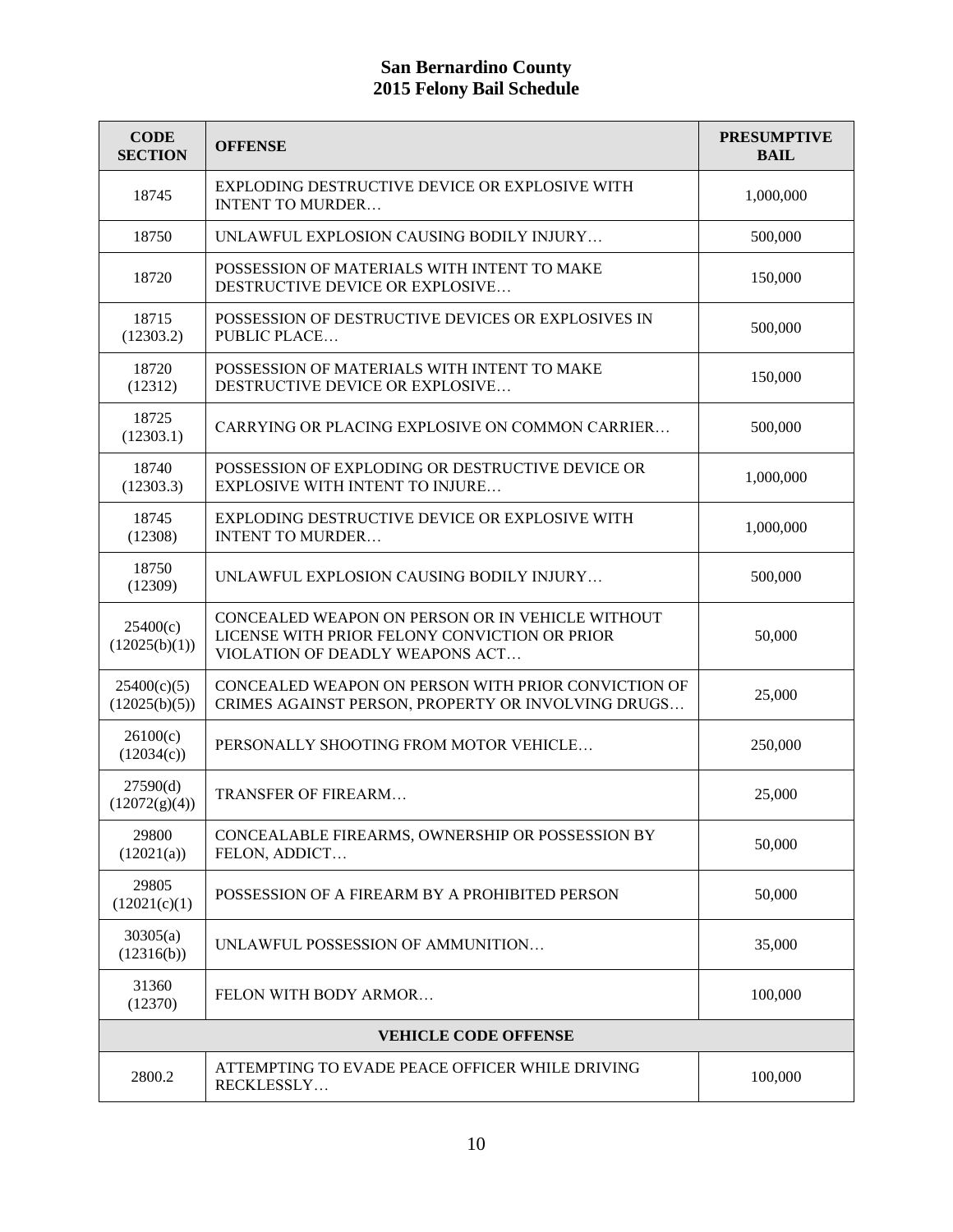| <b>CODE</b><br><b>SECTION</b>                                                                   | <b>OFFENSE</b>                                                                                                                                                                         | <b>PRESUMPTIVE</b><br><b>BAIL</b>                       |
|-------------------------------------------------------------------------------------------------|----------------------------------------------------------------------------------------------------------------------------------------------------------------------------------------|---------------------------------------------------------|
| 2800.3                                                                                          | WILLFUL FLIGHT CAUSING DEATH                                                                                                                                                           | 250,000                                                 |
| 4463<br>10801                                                                                   | OWNERSHIP CERTIFICATE, LICENSE FORGERY<br>OWNING OR OPERATING A CHOP SHOP                                                                                                              | 25,000<br>75,000                                        |
| 10851(a)                                                                                        | DRIVING/TAKING VEHICLE WITHOUT CONSENT                                                                                                                                                 | 50,000<br>or the value stolen,<br>whichever is greater  |
| 10851(a)<br>With 666.5<br>(prior added<br>that increases<br>sentencing<br>range) or<br>10851(b) | DRIVING/TAKING VEHICLE WITHOUT CONSENT WITH PRIOR                                                                                                                                      | 100,000<br>Or the value stolen,<br>whichever is greater |
| 20001                                                                                           | HIT AND RUN; PERSONAL INJURY                                                                                                                                                           | 50,000                                                  |
| 23152                                                                                           | DRIVING UNDER THE INFLUENCE OF ALCOHOL OR DRUGS OR<br>BA OF 0.08 OR HIGHER – If a felony per Section CVC 23550 or 23550.5<br>(either 4 <sup>th</sup> DUI or based on prior felony DUI) | 100,000                                                 |
| 23153                                                                                           | DRIVING UNDER THE INFLUENCE OF ALCOHOL OR DRUGS OR<br>BA OF 0.08 OR HIGHER CAUSING INJURY                                                                                              | 100,000                                                 |
|                                                                                                 | WELFARE AND INSTITUTIONS OFFENSE                                                                                                                                                       |                                                         |
| 1768.85                                                                                         | <b>JUVENILE GASSING</b>                                                                                                                                                                | 75,000                                                  |
|                                                                                                 | <b>BUSINESS AND PROFESSIONS OFFENSE</b>                                                                                                                                                |                                                         |
| 4211                                                                                            | DANGEROUS DRUGS DEFINED                                                                                                                                                                |                                                         |
| 4234                                                                                            | DANGEROUS DRUGS, MINOR AS AGENT                                                                                                                                                        | 25,000                                                  |
| 4390                                                                                            | DANGEROUS DRUGS, FORGERY OR PRESCRIPTION, POSSESSION<br>SECURED BY FORGED PRESCRIPTION                                                                                                 | 25,000                                                  |
| <b>CODE</b><br><b>SECTION</b>                                                                   | <b>OFFENSE</b>                                                                                                                                                                         | <b>PRESUMPTIVE</b><br><b>BAIL</b>                       |
| <b>HEALTH AND SAFETY OFFENSE</b>                                                                |                                                                                                                                                                                        |                                                         |
| 11054-11058                                                                                     | CONTROLLED SUBSTANCES DEFINED: SCHEDULES I, II, III, IV,<br>$V_{\cdots}$                                                                                                               |                                                         |
| 11152,11153                                                                                     | CONTROLLED SUBSTANCES, WRITING, DISPENSING<br>PRESCRIPTION                                                                                                                             | 25,000                                                  |
| 11154,11155                                                                                     | CONTROLLED SUBSTANCES, PRESCRIBING, ADMINISTERING,<br>FURNISHING                                                                                                                       | 25,000                                                  |
| 11156                                                                                           | CONTROLLED SUBSTANCES, PRESCRIBING, ADMINISTERING,<br>FURNISHING TO ADDICT                                                                                                             | 25,000                                                  |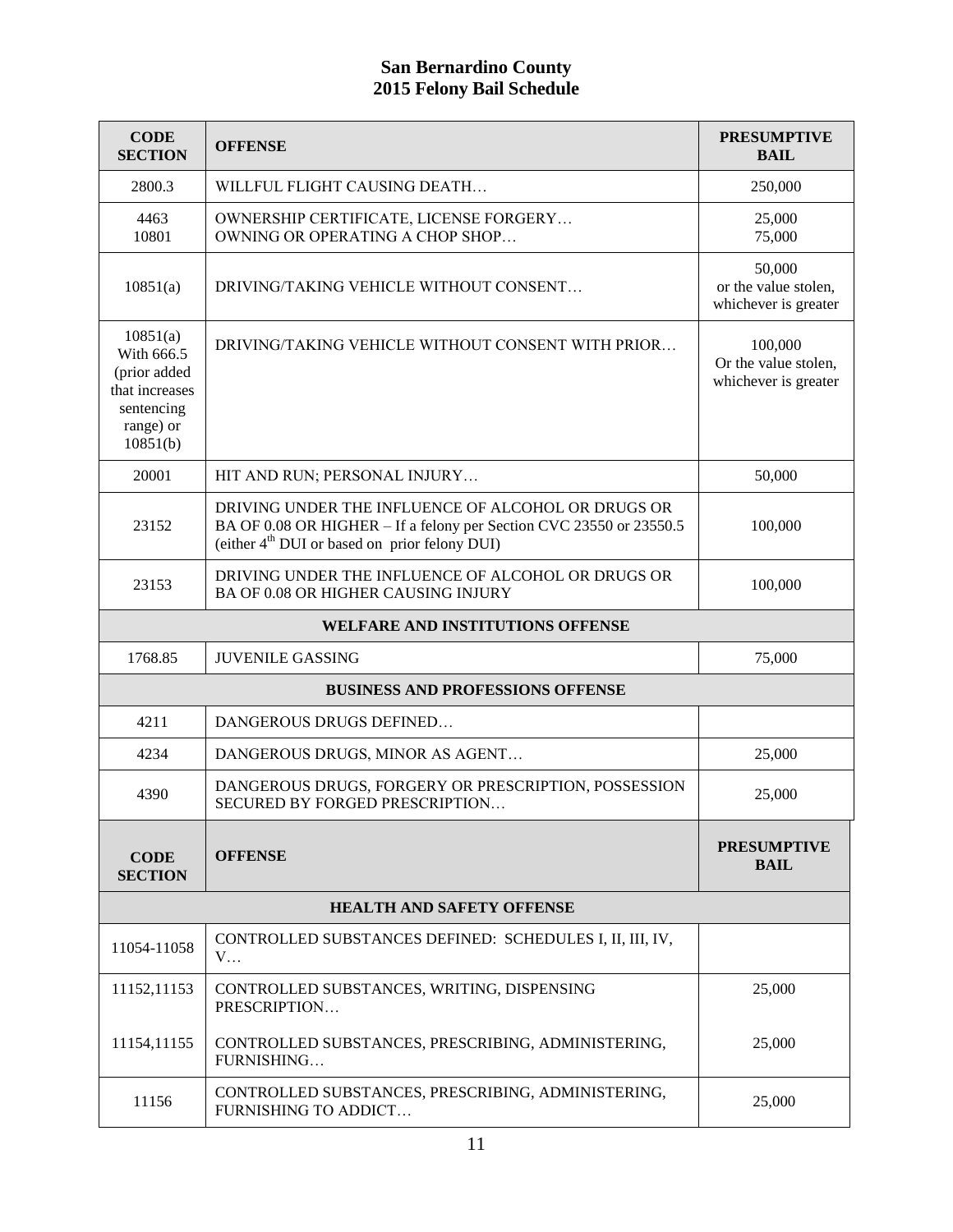| <b>CODE</b><br><b>SECTION</b> | <b>OFFENSE</b>                                                                                                                                       | <b>PRESUMPTIVE</b><br><b>BAIL</b>    |
|-------------------------------|------------------------------------------------------------------------------------------------------------------------------------------------------|--------------------------------------|
| 11162.5                       | COUNTERFEITING PRESCRIPTION BLANK                                                                                                                    | 25,000                               |
| 11173                         | FRAUD IN OBTAINING CONTROLLED SUBSTANCE                                                                                                              | 25,000                               |
| 11350                         | ILLEGAL POSSESSION OF CERTAIN SPECIFIC OR CLASSIFIED<br>CONTROLLED SUBSTANCES                                                                        | 25,000                               |
| 11351                         | POSSESSION OR PURCHASE FOR SALE OF CERTAIN SPECIFIC OR<br>CLASSIFIED CONTROLLED SUBSTANCES                                                           | 50,000<br>Plus chart<br>enhancement  |
| 11351.5                       | POSSESSION OR PURCHASE FOR SALE OF COCAINE BASE                                                                                                      | 50,000<br>Plus chart<br>enhancement  |
| 11352                         | ILLEGAL TRANSPORTATION, SALE, FURNISHING OF CERTAIN<br>SPECIFIC OR CLASSIFIED CONTROLLED SUBSTANCES                                                  | 50,000<br>Plus chart<br>enhancement  |
| 11353                         | PERSON 18 YEARS OR OVER USING MINOR IN SALE,<br>TRANSPORTATION, OR GIVING TO A MINOR CERTAIN SPECIFIC<br>OR CLASSIFIED CONTROLLED SUBSTANCES         | 200,000<br>Plus chart<br>enhancement |
| 11353.5                       | <b>SALES OR GIVING DRUGS TO MINORS</b>                                                                                                               | 200,000                              |
| 11353.6                       | SALES WITHIN 1000 FEET OF SCHOOL                                                                                                                     | 100,000                              |
| 11354                         | PERSON UNDER 18 YEARS USING MINOR IN SALE,<br>TRANSPORTATION, OR GIVING TO A MINOR CERTAIN SPECIFIC<br>OR CLASSIFIED SUBSTANCES                      | 50,000<br>Plus chart<br>enhancement  |
| 11355                         | SALE OR FURNISHING SUBSTANCE FALSELY REPRESENTED AS<br>CONTROLLED SUBSTANCE, WITH RESPECT TO CERTAIN<br>SPECIFIC OR CLASSIFIED CONTROLLED SUBSTANCES | 50,000                               |
| 11357                         | MARIJUANA: POSSESSION                                                                                                                                |                                      |
| 11357(a)                      | Concentrated cannabis - felony                                                                                                                       | 25,000                               |
| 11358                         | MARIJUANA: CULTIVATE, PROCESS                                                                                                                        | 25,000<br>Plus chart<br>enhancement  |
| 11359                         | <b>MARIJUANA: POSSESSION FOR SALE</b>                                                                                                                | 50,000<br>Plus chart<br>enhancement  |
| 11360(a)                      | MARIJUANA: TRANSPORTATION, SALE, AND FURNISHING                                                                                                      | 50,000<br>Plus chart<br>enhancement  |
| 11361(a)                      | <b>MARIJUANA: PERSON 18 YEARS OR OVER USING MINOR IN</b><br>SALE, TRANSPORTATION                                                                     | 125,000<br>Plus chart<br>enhancement |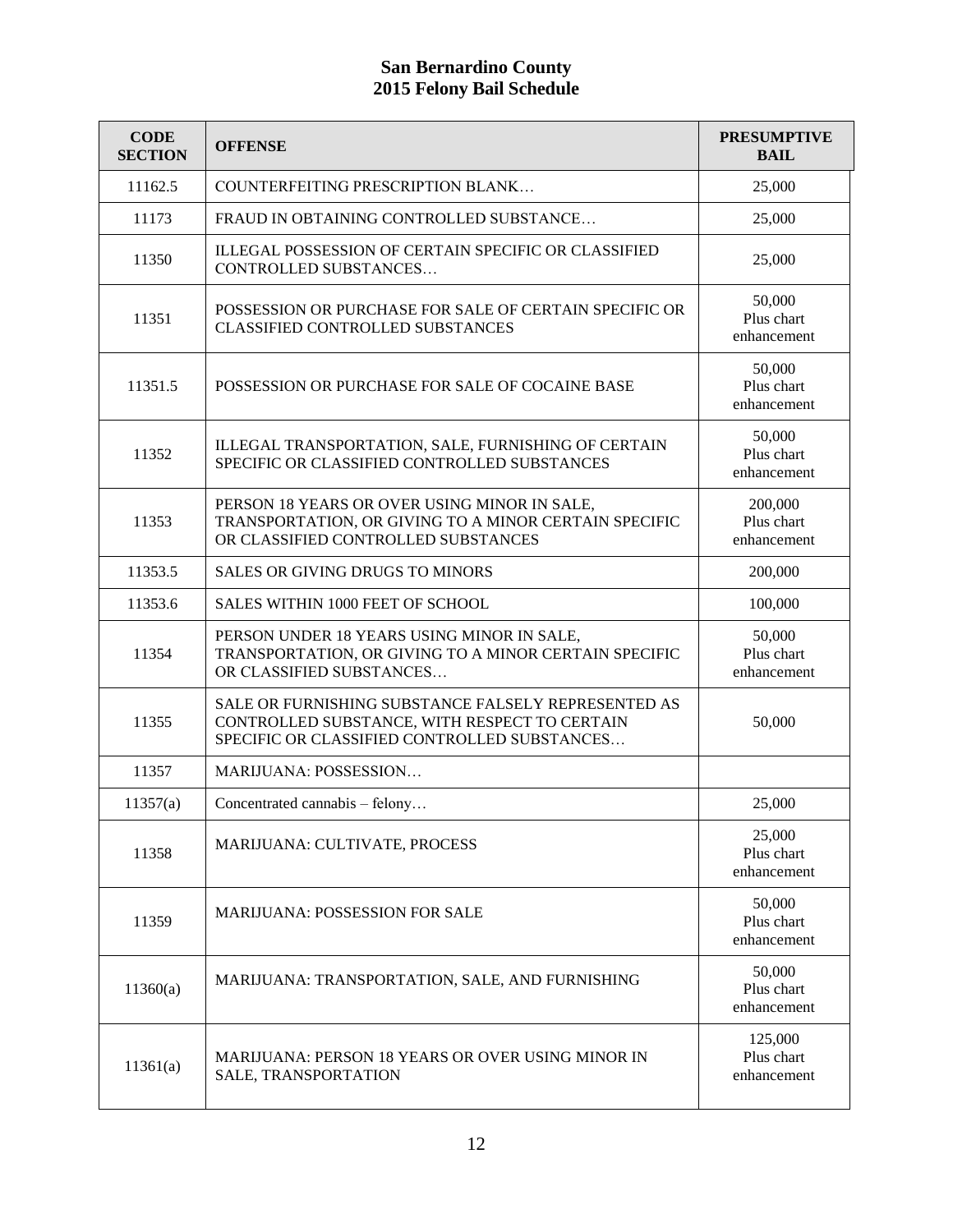| <b>CODE</b><br><b>SECTION</b> | <b>OFFENSE</b>                                                                                                                | <b>PRESUMPTIVE</b><br><b>BAIL</b>   |
|-------------------------------|-------------------------------------------------------------------------------------------------------------------------------|-------------------------------------|
| 11361(b)                      | <b>MARIJUANA: PERSON 18 YEARS OR OVER GIVING TO MINOR</b>                                                                     | 75,000<br>Plus chart<br>enhancement |
| 11363                         | PEYOTE: CULTIVATING, PROCESSING                                                                                               | 25,000                              |
| 11366                         | MAINTAINING, PLACE FOR SELLING, GIVING, USING OF<br>CERTAIN SPECIFIC OR CLASSIFIED CONTROLLED SUBSTANCE                       | 25,000                              |
| 11366.5(b)                    | ALLOWING LOCATION TO BE FORTIFIED FOR SALE                                                                                    | 25,000                              |
| 11366.6<br>11368              | USING FORTIFIED LOCATION FOR SALE<br>NARCOTIC DRUG: FORGING, ALTERING PRESCRIPTION                                            | 25,000<br>25,000                    |
| 11370.1                       | POSSESSING CERTAIN CONTROLLED SUBSTANCES WHILE<br><b>ARMED</b>                                                                | 50,000                              |
| 11370.2                       | 3-YEAR ENHANCEMENT FOR CERTAIN DRUG CASES IF<br>DEFENDANT HAS PRIOR CONVICTION(S) FOR CERTAIN<br>SPECIFIED SERIOUS DRUG CASES | 75,000                              |
| 11370.6                       | POSSESS MONEY/ETC FROM SALE OF ANY CNTRL SUBSTANCE                                                                            | 100,000<br>or amount seized         |
| 11377                         | POSSESSION OF CONTROLLED SUBSTANCES                                                                                           | 25,000                              |
| 11378                         | POSSESSION OF CONTROLLED SUBSTANCES FOR SALE                                                                                  | 50,000<br>Plus chart<br>enhancement |
| 11378.5                       | POSSESSION OR PURCHASE FOR SALE OF PCP                                                                                        | 50,000<br>Plus chart<br>enhancement |
| 11379(a)                      | SALE OR TRANSPORTATION OF CONTROLLED SUBSTANCES                                                                               | 50,000<br>Plus chart<br>enhancement |
| 11379(b)                      | <b>TRANSPORTATION FOR SALE FROM NON-CONTIGUOUS</b><br><b>COUNTIES</b>                                                         | 75,000<br>Plus chart<br>enhancement |
| 11379.5                       | <b>SALE OF PCP</b>                                                                                                            | 50,000<br>Plus chart<br>enhancement |
| 11379.6(a)                    | MANUFACTURE OF ANY CONTROLLED SUBSTANCE<br>When child under 16 is present<br>When child under 16 suffers G.B.I.               | 500,000<br>600,000<br>800,000       |
| 11379.6(b)                    | <b>OFFER TO MANUFACTURE</b>                                                                                                   | 25,000                              |
| 11379.8                       | 11379.6 PCP, METHAMPHETAMINE<br>If over 1 lb. or 3 gallons<br>If over 3 lbs. or 10 gallons                                    | 500,000<br>1,000,000                |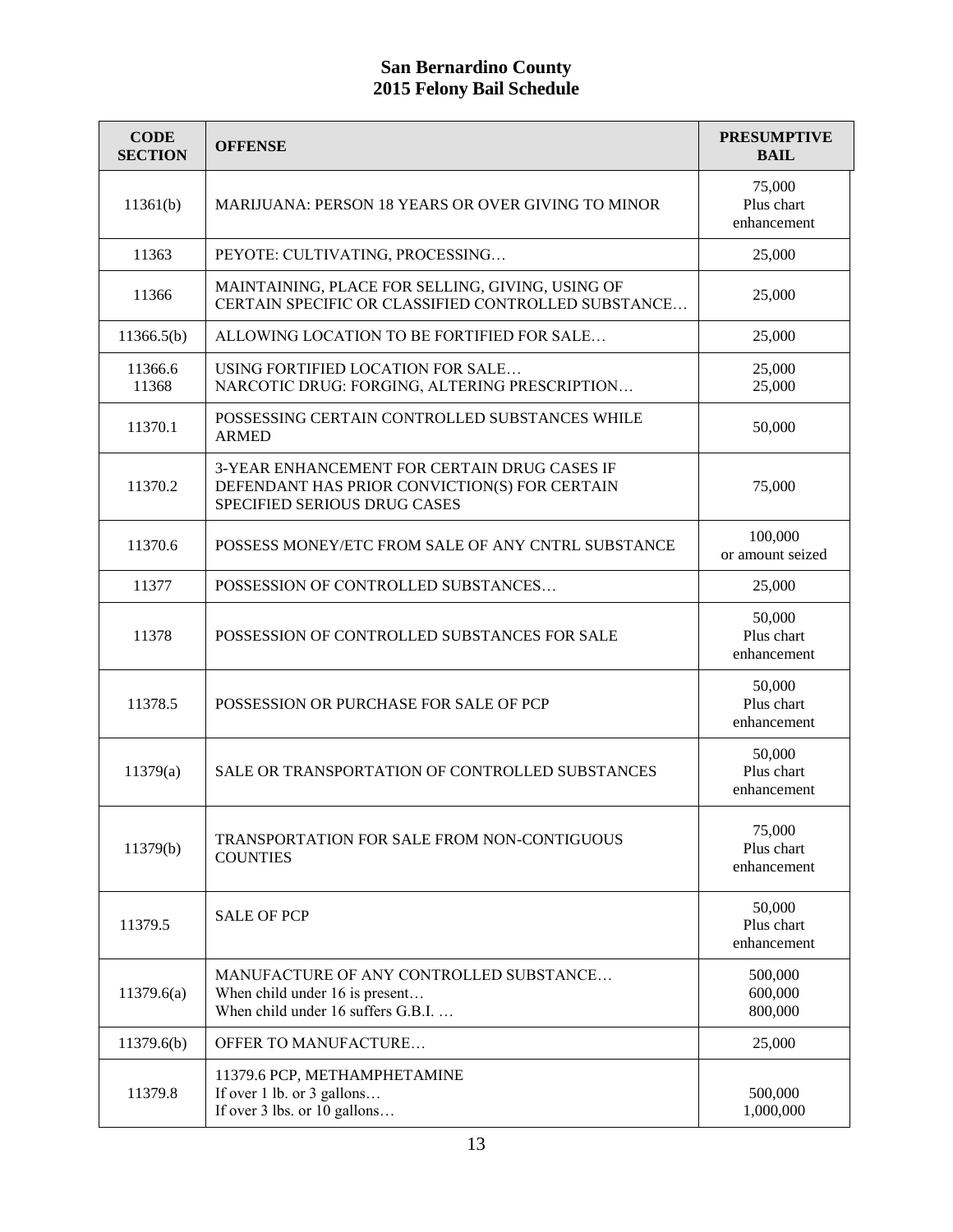| <b>CODE</b><br><b>SECTION</b> | <b>OFFENSE</b>                                                         | <b>PRESUMPTIVE</b><br><b>BAIL</b> |
|-------------------------------|------------------------------------------------------------------------|-----------------------------------|
|                               | If over 10 lbs. or $25$ gallons                                        | 2,000,000                         |
| 11380                         | SOLICITING MINOR RE CONTROLLED SUBSTANCES                              | 200,000                           |
| 11383                         | POSSESSION OF PRECURSORS WITH INTENT TO MANUFACTURE<br>METHAMPHETAMINE | 100,000                           |
| 11383(b)                      | POSSESSION OF PRECURSORS WITH INTENT TO MANUFACTURE<br><b>PCP</b>      | 100,000                           |
| 11550(e)                      | UNDER THE INFLUENCE OF DRUGS W/GUN                                     | 50,000                            |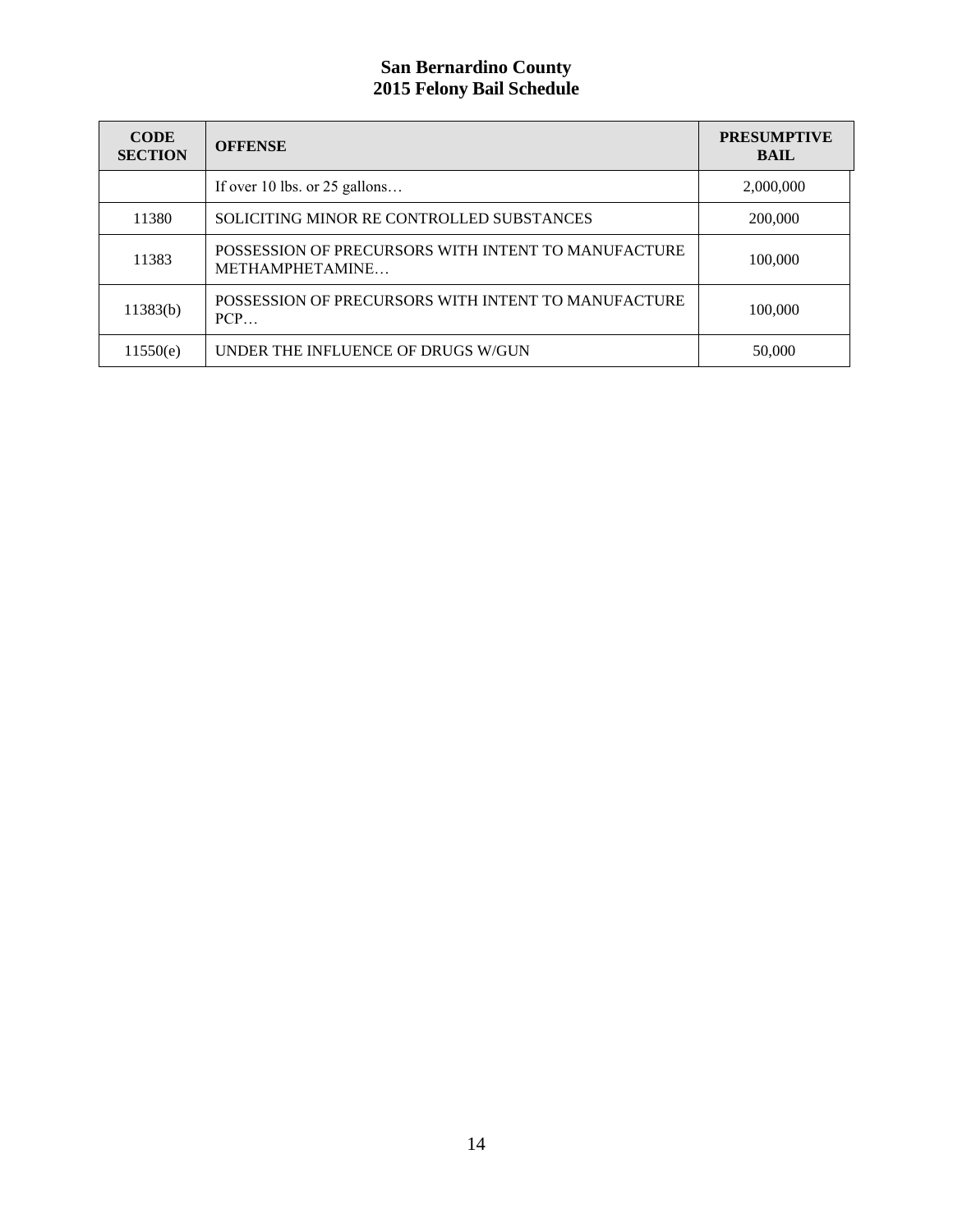| <b>DRUG CHART ENHANCEMENT</b> |                    |          |                    |           |                                                               |
|-------------------------------|--------------------|----------|--------------------|-----------|---------------------------------------------------------------|
|                               | Weight             | Liquid   | PCP, Heroin        | Marijuana | All<br>sales/transportation<br>\$50,000 PLUS the<br>following |
| Over                          | 2 oz.              | 1 oz.    | $1 \text{ gm}$     | 10 lbs.   | Add \$40,000                                                  |
| Over                          | 6 oz.              | 8 oz.    | $3 \text{ gm}$     | 25 lbs.   | Add \$50,000                                                  |
| Over                          | 1 lb.              | 1 quart  | 1 oz.              |           | Add \$100,000                                                 |
| Over                          |                    | 1 gal.   | 8 oz.              |           | Add \$150,000                                                 |
| Over                          | $1\frac{1}{2}$ lb. | 2 gal.   | $1\frac{1}{2}$ lb. | 100 lbs.  | Add \$200,000                                                 |
| Over                          | $2$ lbs.           | 3 gal.   | $2$ lbs.           |           | Add \$250,000                                                 |
| Over                          | $3$ lbs.           | 5 gal.   | $3$ lbs.           | 250 lbs.  | Add \$500,000                                                 |
| Over                          | 10 lbs.            | 20 gal.  | 10 lbs.            |           | Add \$1 million                                               |
| Over                          | 20 lbs.            | 25 gal.  | 20 lbs.            |           | Add \$2 million                                               |
| Over                          | 100 lbs.           | 100 gal. | 100 lbs.           |           | Add \$5 million                                               |

#### **INCREMENTS FOR SENTENCE ENHANCING ALLEGATIONS AND OTHER EXTRAORDINARY FACTS**

| PENAL CODE  |                                                                                                                |         |  |
|-------------|----------------------------------------------------------------------------------------------------------------|---------|--|
| 186.22(b)   | ASSOCIATE WITH STREET GANG                                                                                     | 100,000 |  |
| 422.75      | COMMISSION OF HATE CRIME (NOT 422.7)                                                                           | 25,000  |  |
| 12022(a)(1) | PRINCIPAL ARMED WITH FIREARM                                                                                   | 25,000  |  |
| 12022(b)(1) | PERSONAL USE OF WEAPON OTHER THAN FIREARM                                                                      | 25,000  |  |
| 12022(c)    | PERSONALLY ARMED WITH FIREARM DURING SPECIFIED DRUG<br>OFFENSES                                                | 75,000  |  |
| 12022(d)    | KNOWLEDGE THAT PRINCIPAL IS ARMED AS PER P.C. $12022(c)$                                                       | 25,000  |  |
| 12022.1(b)  | NEW FELONY OFFENSE COMMITTED WHILE FELONY CHARGES<br>PENDING AGAINST DEFENDANT (OUT ON BAIL/OR<br>ENHANCEMENT) | 100,000 |  |
| 12022.1(e)  | NEW FELONY OFFENSE COMMITTED WHILE DEFENDANT ON<br><b>PRISON PAROLE</b>                                        | 75,000  |  |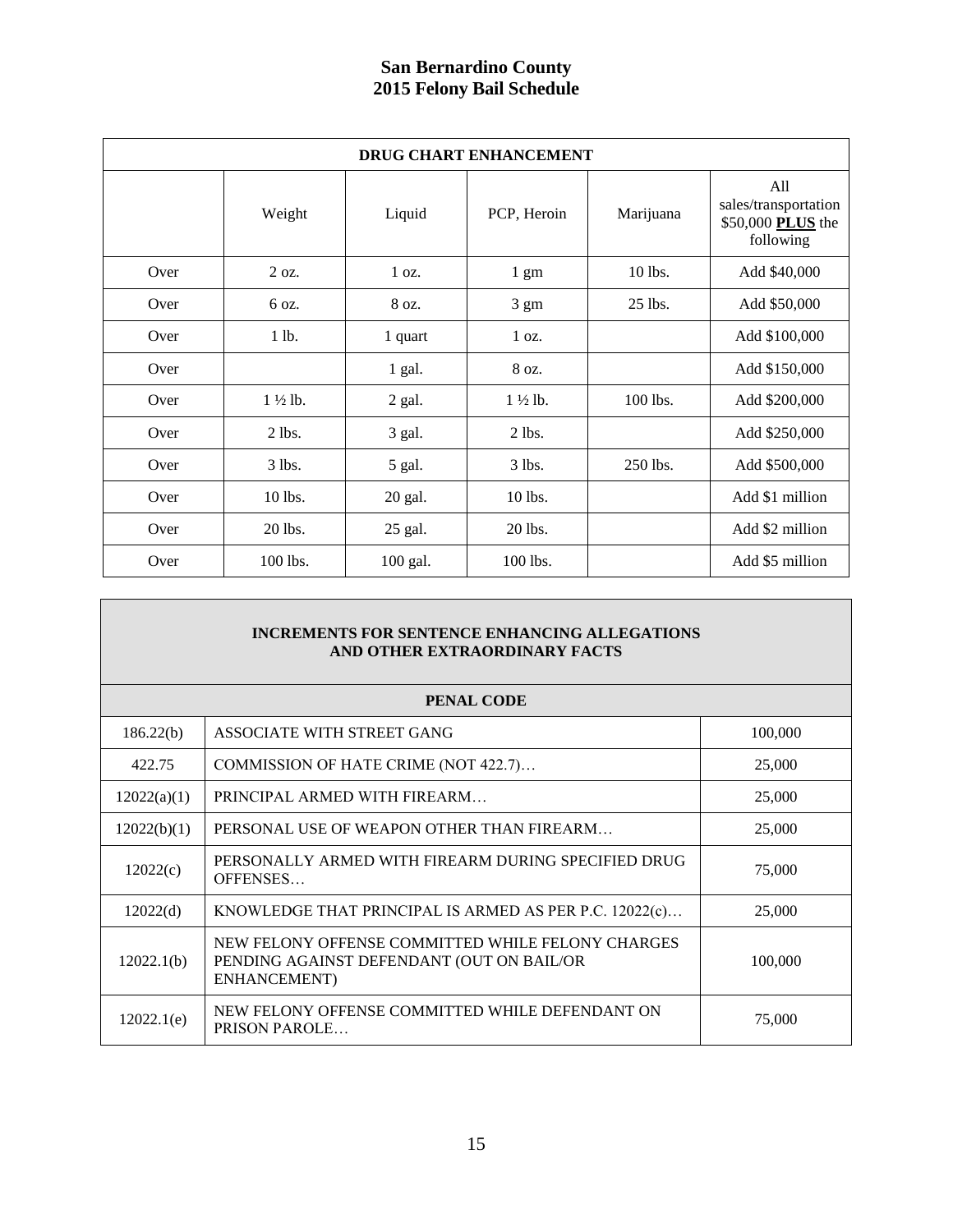| <b>CODE</b><br><b>SECTION</b>                                                                 | <b>OFFENSE</b>                                                            | <b>PRESUMPTIVE</b><br><b>BAIL</b>                       |
|-----------------------------------------------------------------------------------------------|---------------------------------------------------------------------------|---------------------------------------------------------|
| <b>INCREMENTS FOR SENTENCE ENHANCING ALLEGATIONS</b><br>AND OTHER EXTRAORDINARY FACTS (cont.) |                                                                           |                                                         |
|                                                                                               | PENAL CODE                                                                |                                                         |
| 12022.1(f)                                                                                    | NEW FELONY OFFENSE COMMITTED WHILE DEFENDANT ON<br>FELONY PROBATION       | 75,000                                                  |
| 12022.2                                                                                       | ARMOR PIERCING AMMUNITION                                                 | 100,000                                                 |
| 12022.3(a)                                                                                    | USE FIREARM SEX CASE                                                      | 100,000                                                 |
| 12022.3(b)                                                                                    | ARMED FIREARM SEX CASE                                                    | 100,000                                                 |
| 12022.5(a)                                                                                    | PERSONAL USE OF FIREARM                                                   | 100,000                                                 |
| $12022.5(b)*$                                                                                 | DISCHARGING FIREARM AT OCCUPIED VEHICLE                                   | 100,000                                                 |
| 12022.53(b)                                                                                   | USE OF FIREARM DURING ONE OF DESIGNATED FELONIES IN<br>SUBSECTION (a)     | 250,000                                                 |
| 12022.53(c)                                                                                   | DISCHARGE OF FIREARM DURING DESIGNATED FELONIES                           | 500,000                                                 |
| 12022.53(d)                                                                                   | CAUSING DEATH OR GBI WITH FIREARM DURING DESIGNATED<br>FELONIES           | 750,000                                                 |
| 12022.55                                                                                      | DISCHARGING FIREARM FROM VEHICLE WITH DEATH<br><b>GREAT BODILY INJURY</b> | 500,000<br>250,000                                      |
| 12022.6(a)(1)                                                                                 | LOSS EXCEEDS \$50,000                                                     | 50,000<br>or amount of loss,<br>whichever is greater    |
| 12022.6(a)(2)                                                                                 | LOSS EXCEEDS \$150,000                                                    | 150,000<br>or amount of loss,<br>whichever is greater   |
| 12022.6(a)(3)                                                                                 | <b>LOSS EXCEEDS \$1,000,000</b>                                           | 1,000,000<br>or amount of loss,<br>whichever is greater |
| 12022.6(a)(4)                                                                                 | <b>LOSS EXCEEDS \$2,500,000</b>                                           | 2,500,000<br>or amount of loss,<br>whichever is greater |
| 12022.7(a)                                                                                    | INFLICTION OF GREAT BODILY INJURY                                         | 75,000                                                  |
| $12022.7(b)-(e)$                                                                              | INFLICTION OF GREAT BODILY INJURY                                         | 100,000                                                 |
| 12022.75                                                                                      | ADMINISTER DRUG AGAINST VICTIM'S WILL                                     | 25,000                                                  |
| 12022.8                                                                                       | G.B.I. IN CONNECTION WITH CERTAIN SEX OFFENSES                            | 75,000                                                  |
| 12022.9                                                                                       | G.B.I. CAUSING TERMINATION OF PREGNANCY                                   | 100,000                                                 |
| 27590(d)                                                                                      | TRANSFER OF FIREARM                                                       | 25,000                                                  |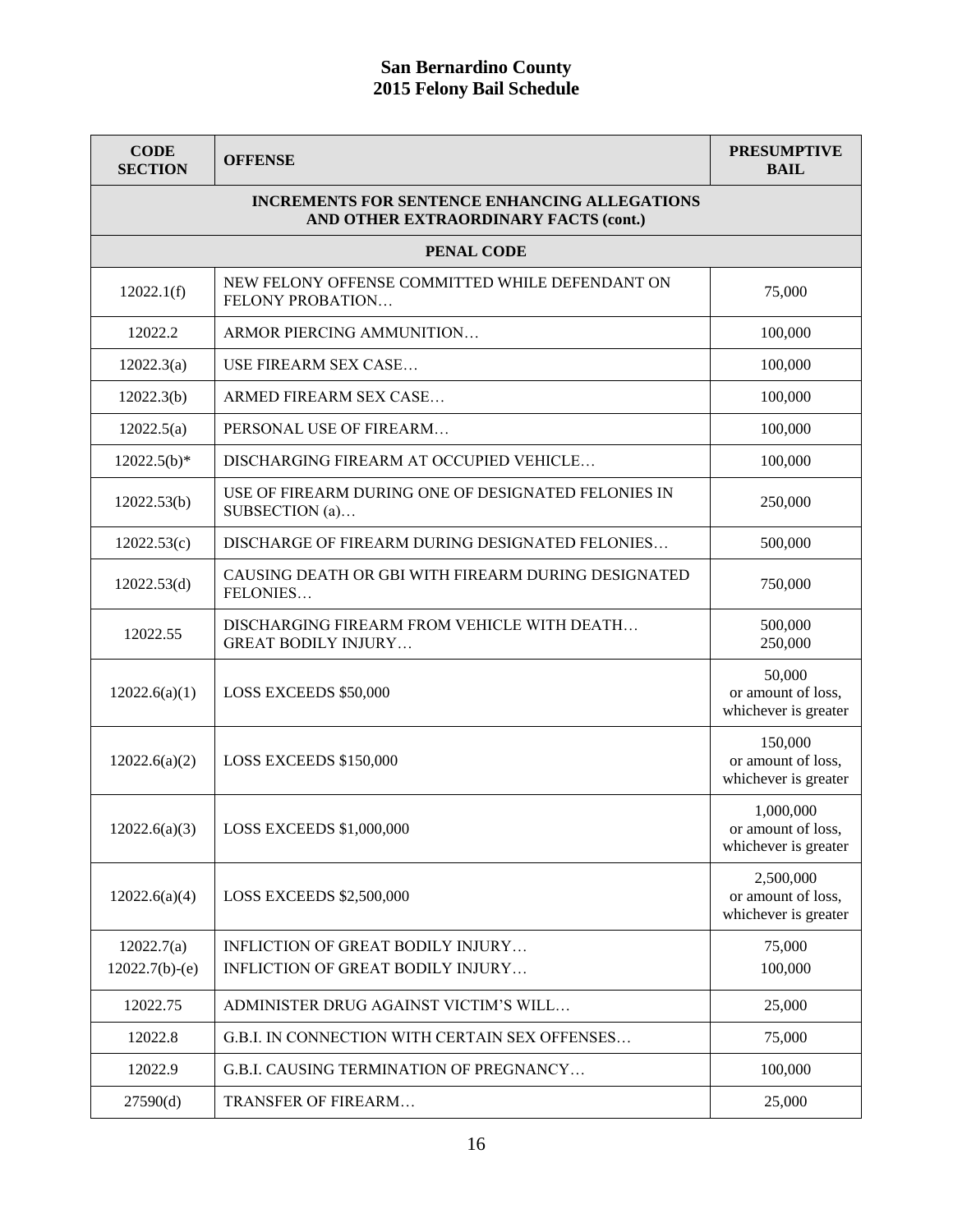| <b>CODE</b><br><b>SECTION</b> | <b>OFFENSE</b>                                                                                                                                                      | <b>PRESUMPTIVE</b><br><b>BAIL</b> |  |
|-------------------------------|---------------------------------------------------------------------------------------------------------------------------------------------------------------------|-----------------------------------|--|
| PRIORS AND OTHER CONDITIONS   |                                                                                                                                                                     |                                   |  |
| PENAL CODE                    |                                                                                                                                                                     |                                   |  |
|                               | <b>SERIOUS OR VIOLENT PRIORS</b><br>Valid prior conviction under P.C. Sections 667.5 or 1192.7 and current<br>charge not punishable by death or life without parole |                                   |  |
| 667*                          | $667(a)(1)$ Current serious felony and serious prior conviction (5 year<br>enhancement)                                                                             | 100,000                           |  |
|                               | $667(b) - (i) 1$ prior strike                                                                                                                                       | 100,000                           |  |
|                               | $667(e)(2)/1170.12(c)(2)$ Two or more serious or violent prior convictions<br>(third strike)                                                                        | 500,000                           |  |
| 667.5a*                       | Current violent offense and prior prison term for violent offense(s) within the<br>last 10 years                                                                    | 50,000                            |  |
| 667.5b*                       | Current felony offense and prior prison term for any felony offense(s) within<br>the last five years<br>For each additional prison prior alleged, and               | 25,000<br>25,000                  |  |
| 667.6(a)                      | SEX CONVICTION WITH PRIOR SEX CONVICTION                                                                                                                            | 100,000                           |  |
| 667.6(b)                      | SEX CONVICTION WITH TWO OR MORE PRIOR SEX<br>CONVICTION                                                                                                             | 200,000                           |  |
| 667.7                         | G.B.I. WITH PRIOR VIOLENT FELONY CONVICTION                                                                                                                         | 100,000                           |  |
| 667.61                        | FELONY SEX OFFENSE SPECIFIED CIRCUMSTANCES                                                                                                                          | 500,000                           |  |
| 667.8(a)                      | KIDNAPPING TO COMMIT SEX OFFENSE                                                                                                                                    | 500,000                           |  |
| 667.8(b)                      | KIDNAPPING TO COMMIT SEX VICTIM UNDER 14                                                                                                                            | 500,000                           |  |
| 667.85                        | KIDNAPPING WITH INTENT TO DEPRIVE LEGAL GUARDIAN<br>CUSTODY                                                                                                         | 50,000                            |  |
| 667.9                         | CERTAIN ENUMERATED CRIMES AGAINST AGED/UNDER 14,<br>HANDICAPPED                                                                                                     | 25,000                            |  |
| 667.10                        | SEX CRIMES (REPEAT OFFENDER) AGAINST AGED/UNDER 14                                                                                                                  | 100,000                           |  |
| 1203.08                       | TWO PRIOR FELONY CONVICTIONS WITHIN 10 YEARS                                                                                                                        | 30,000                            |  |
| 1203.09                       | VIOLENT FELONIES AGAINST AGED                                                                                                                                       | 50,000                            |  |

 BAIL IS NOT TO BE INCREASED FOR PRIORS BY POLICE OFFICERS AT THE TIME OF BOOKING, BUT MAY BE INCREASED ONLY UPON MOTION TO A JUDICIAL OFFICER WITH PROOF OF VALID ENHANCING PRIOR.

• GIVING A FALSE NAME OR DATE OF BIRTH TO OFFICER IN CONNECTION WITH ARREST FOR FELONY OFFENSE... CONSECUTIVE \$25,000 BAIL **CONSECUTIVE \$25,000 BAIL**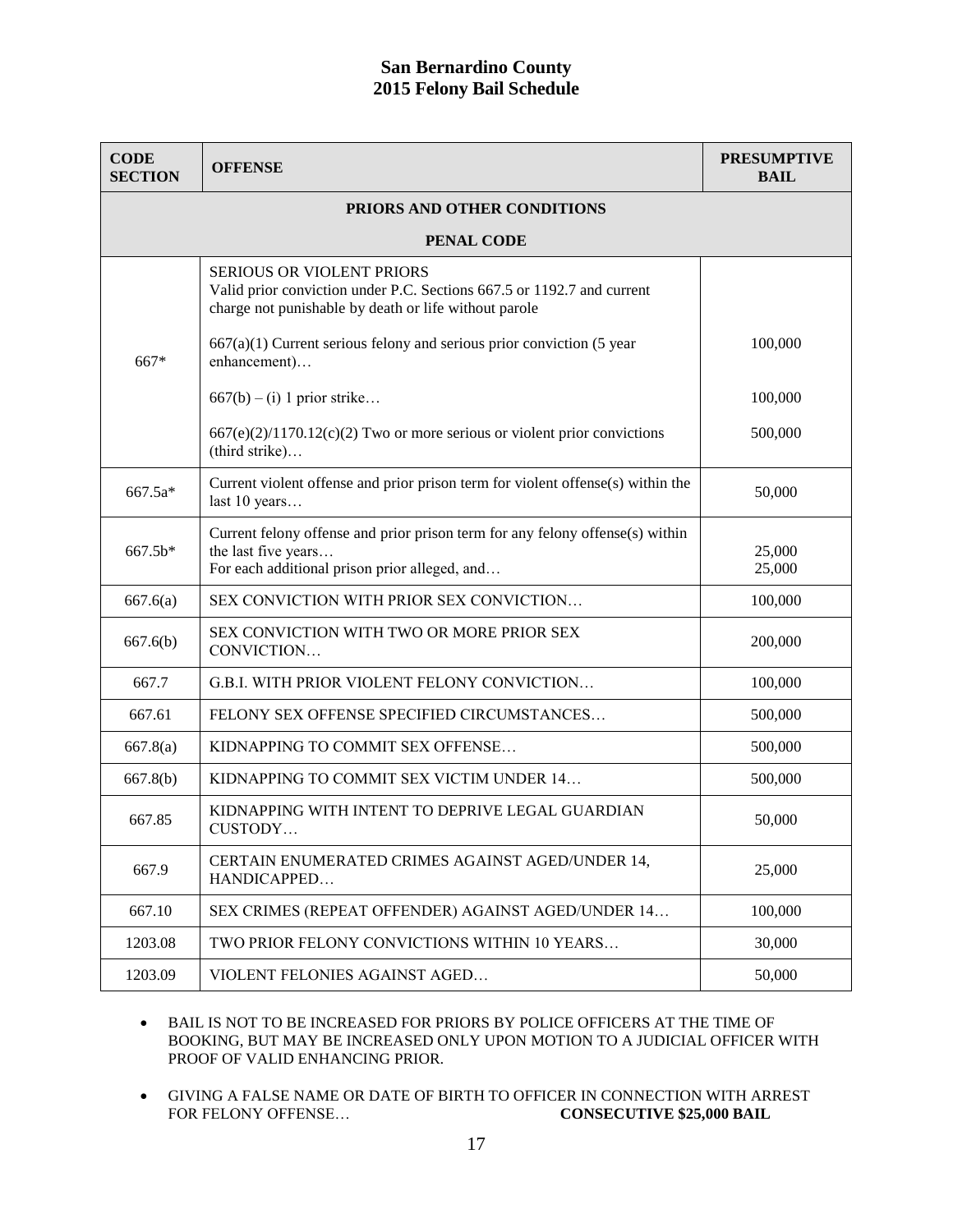- FOR ALL FELONIES WHEREIN THERE ARE **SEPARATE** VICTIMS OR THE SAME VICTIM ON **SEPARATE** OCCASIONS… **CONSECUTIVE BAIL**
- WHERE SEPARATE SEX ACTS ARE COMMITTED ON THE SAME VICTIM AND EACH MAY BE PUNISHABLE SEPARATELY… **CONSECUTIVE BAIL**

#### **UNSPECIFIED OFFENSES**

FOR ALL OFFENSES FOR WHICH NO PRESUMPTIVE BAIL IS SPECIFIED IN THIS SCHEDULE, THE PRESUMPTIVE BAIL SHALL BE SET ACCORDING TO STATE PRISON TOP TERM POTENTIAL.

FOR ALL ENHANCEMENTS FOR WHICH NO PRESUMPTIVE BAIL IS SPECIFIED IN THE SCHEDULE, THE PRESUMPTIVE BAIL SHALL BE \$25,000 PER YEAR. SHOULD ANY NON SPECIFIED TRIAD ENHANCEMENT FOR WHICH NO PRESUMPTIVE BAIL IS SPECIFIED IN THIS SCHEDULE, THE \$25,000 PER YEAR SHALL BE APPLIED TO THE MID-TERM.

| TOP TERM 3 YEARS                   | 25,000  |
|------------------------------------|---------|
| <b>TOP TERM 4 YEARS</b>            | 50,000  |
| TOP TERM 5 YEARS                   | 75,000  |
| TOP TERM 6 YEARS                   | 100,000 |
| <b>TOP TERM 7 YEARS</b>            | 125,000 |
| <b>TOP TERM 8 YEARS</b>            | 150,000 |
| <b>TOP TERM 9 YEARS</b>            | 175,000 |
| TOP TERM 10 YEARS                  | 200,000 |
| TOP TERM 11 YEARS                  | 225,000 |
| TOP TERM 12 YEARS                  | 250,000 |
| TOP TERM 16 YEARS                  | 350,000 |
| ALL LIFE SENTENCES EXCEPT 187 P.C. | 500,000 |